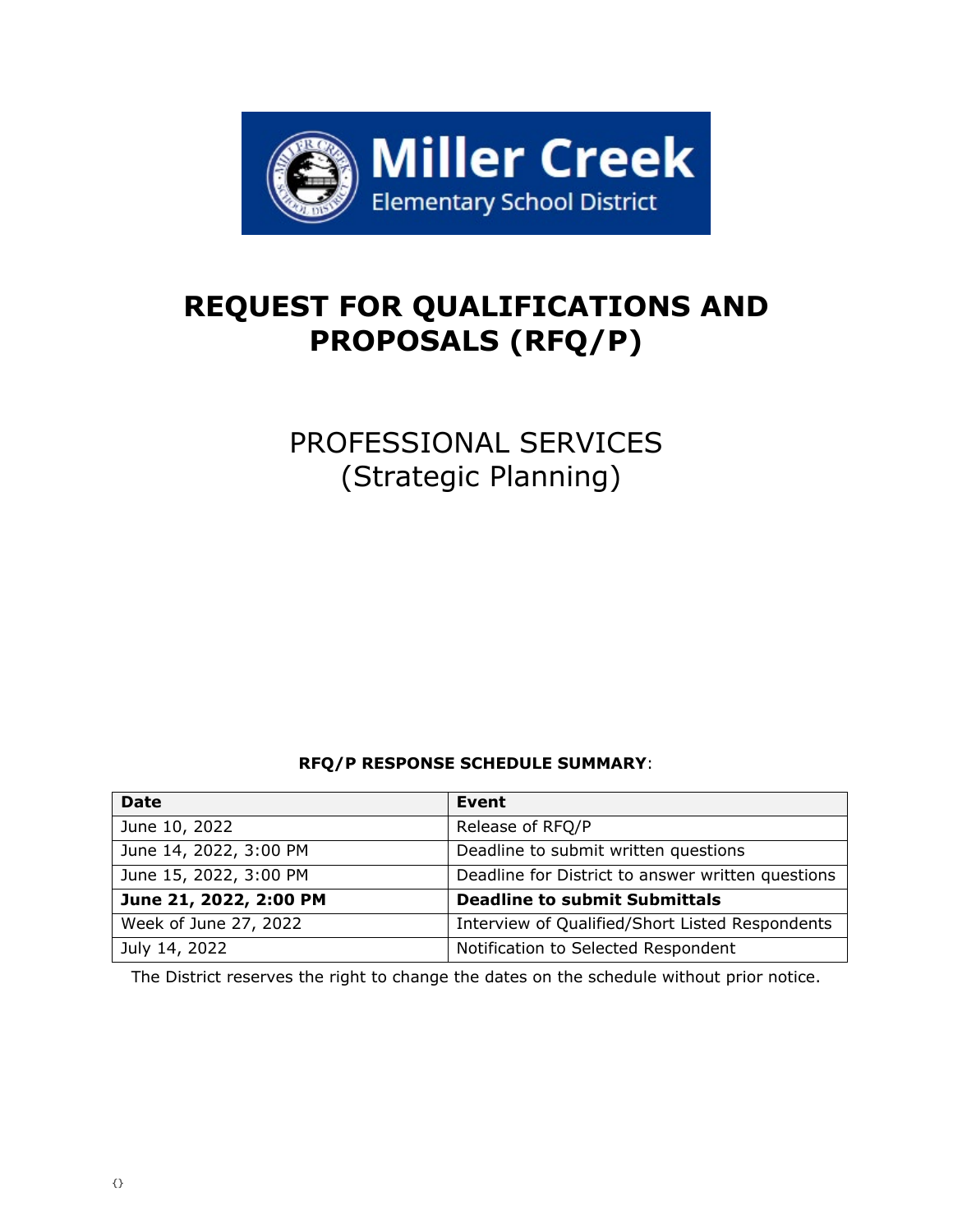### **RFQ/P FOR PROFESSIONAL SERVICES**  STRATEGIC PLANNING

**NOTICE IS HEREBY GIVEN** that Miller Creek School District ("District") is requesting qualified persons, firms, partnerships, corporations, associations, or professional organizations to provide comprehensive professional services with respect to strategic planning and preparation of related reports both on the impact of community development on the District's schools, as further described below.

Respondents to this RFQ/P should email their Statement of Qualifications ("SOQ") and Proposal (together, "Submittal" or "SOQ/P"), as further described herein, to:

### **Miller Creek School District Attn: Becky Rosales, Superintendent**

Emails to be issued to: [brosales@millercreeksd.org,](mailto:brosales@millercreeksd.org)

and copied to: [john@greystonewest.com](mailto:john@greystonewest.com)

The **electronic copy, issued via email,** will only be accepted in the program as PDF.

**ALL RESPONSES ARE DUE BY 2:00 P.M., ON June 21, 2022.** Any Submittal received after that date and time will not be accepted and will be returned unopened.

Each Submittal must conform and be responsive to the requirements set forth in this RFQ/P.

The District reserves the right to waive any informalities or irregularities in received Submittals. Further, the District reserves the right to reject any and all submittals and to negotiate contract terms with one or more respondent firms for one or more of the work items. The District retains the sole discretion to determine issues of compliance and to determine whether a respondent is responsive, responsible, and qualified. **RESPONDENT IS RESPONSIBLE FOR READING THIS RFQ/P IN ITS ENTIRETY.** 

### **Consulting firm shall comply with all applicable federal, state and local laws regarding COVID-19, including Vaccination and Testing Requirements.**

If you have any questions regarding this RFQ/P please call or email John Dilena at 707-933- 0624 or john@greystonewest.com before 3:00 p.m. on June 14, 2022. Answers will be posted on the District website by 3:00 p.m. on June 15, 2022.

| <b>Date</b>            | <b>Event</b>                                      |  |  |
|------------------------|---------------------------------------------------|--|--|
| June 10, 2022          | Release of RFQ/P                                  |  |  |
| June 14, 2022, 3:00 PM | Deadline to submit written questions              |  |  |
| June 15, 2022, 3:00 PM | Deadline for District to answer written questions |  |  |
| June 21, 2022, 2:00 PM | <b>Deadline to submit Submittals</b>              |  |  |
| Week of June 27, 2022  | Interview of Qualified/Short Listed Respondents   |  |  |
| July 14, 2022          | Notification to Selected Respondent               |  |  |

### **RFQ/P RESPONSE SCHEDULE SUMMARY**: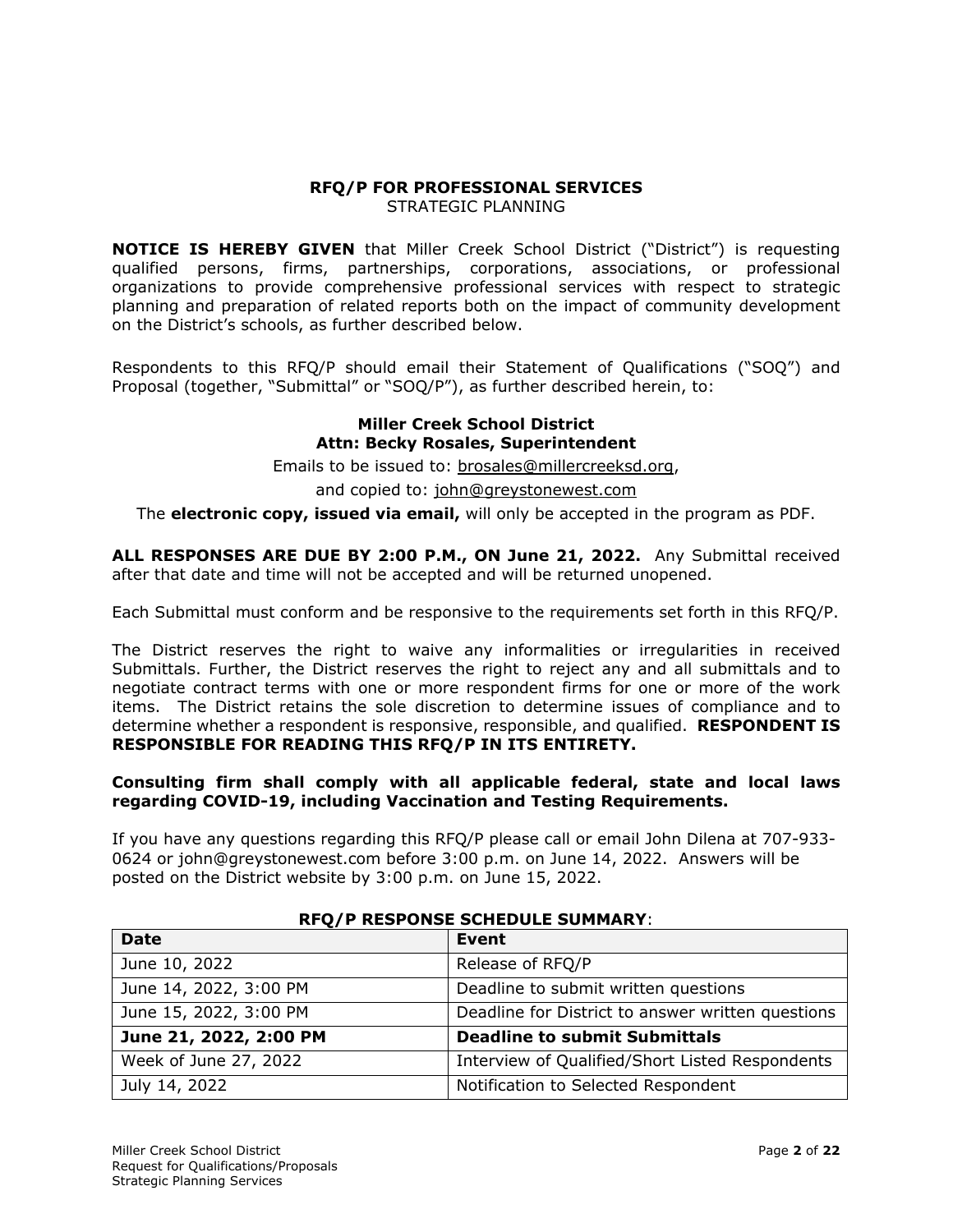The District reserves the right to change the dates on the schedule without prior notice. **RFQ/P FOR PROFESSIONAL SERVICES**  STRATEGIC PLANNING SERVICES

### **I. BACKGROUND**

Miller Creek School District ("District") is an elementary district serving the northern San Rafael community of Terra Linda, Marinwood, Lucas Valley and a portion of Contempo Marin. It was founded in 1864 as Dixie School District, making it one of the oldest school districts in Marin County. The District includes three elementary schools for transitional kindergarten through 5th grades: Dixie School, Vallecito School and Mary E. Silveira School. Sixth through eighth graders attend Miller Creek Middle School, several leased sites as well as the District Office. District enrollment is approximately 2,000. Class sizes in the current year average 22 students in kindergarten through third grade, 25 students in grades four and five, and 26 to 30 in grades six through eight. The District is within the San Rafael High School District and most Miller Creek graduates attend Terra Linda High School.

The District invites any qualified firm to submit SOQs and Proposals related to its ability to provide the strategic planning services described herein for the District. In general, the firm(s) selected as a result of this process will be placed either in a pool of qualified firms for future consideration to provide strategic planning services to the District or will be outright selected.

# **II. GENERAL INFORMATION**

### **A. Limitations**

This RFQ/P is not a formal request for bids, nor an offer by the District to contract with any party responding to this RFQ/P. The District reserves the right to reject any and all responses, and likewise, the District reserves the right to contract with any entity responding to this RFQ/P. The District also reserves the right to amend this RFQ/P as necessary. The District makes no representation that participation in the RFQ/P process will lead to an award of contract or any consideration whatsoever. The District shall in no event be responsible for the cost of preparing a response to this RFQ/P. The awarding of a contract, if at all, is at the sole discretion of the District.

The District reserves the right to reject any or all Submittals, to waive any irregularities or informalities not affected by law, to evaluate each Submittal submitted, and to award contracts, if any, according to the Submittals which best serves the interest of the District at a reasonable cost to the District. Any contract(s) resulting from this RFQ/P, however, will be made according to the form of the professional services agreement attached to this RFQ/P as **Attachment "1"**.

The Respondent's Submittal package, and any other supporting materials submitted to the District in response to this RFQ/P will not be returned and will become the property of the District unless portions of the materials are designated as proprietary at the time of submittal, and are specifically requested to be returned. Vague designations and/or blanket statements regarding entire pages or documents are insufficient and will not bind the District to protect the designated matter from disclosure. Pursuant to *Michaelis, Montanari, & Johnson v. Superior Court* (2006) 38 Cal.4th 1065, SOQ/P packages shall be held confidential by the District and shall not be subject to disclosure under the California Public Records Act until after either: (1) the District and the successful Respondent have completed negotiations and entered into an agreement, or (2) the District has rejected all responses. Furthermore, the District will have no liability to the Respondent or other party as a result of any public disclosure of any SOQ/P package.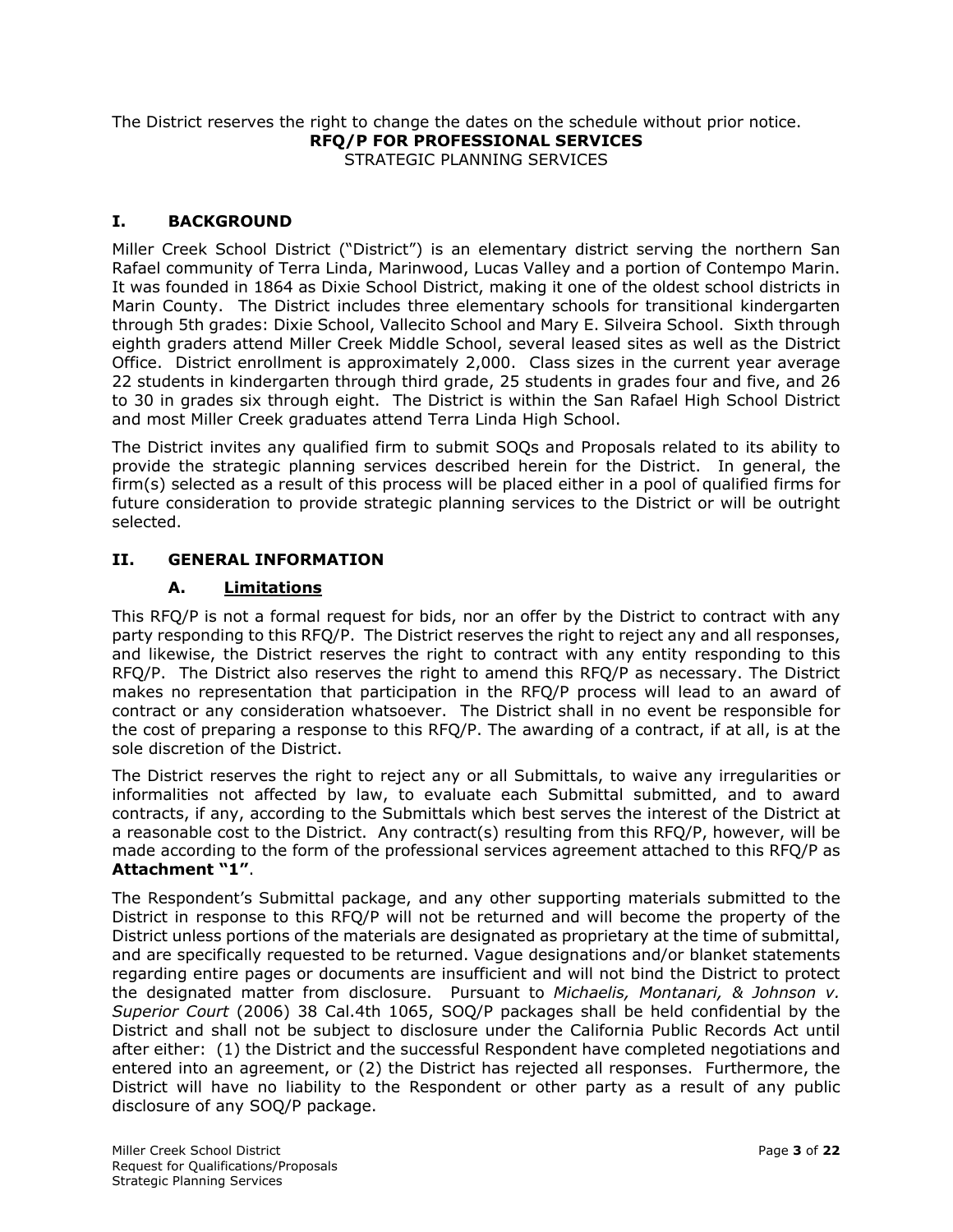The selected Firm and any of its subconsultants shall comply with all applicable federal, state, and local laws regarding COVID-19, including vaccination and testing requirements.

# **B. Restrictions on Lobbying and Contacts**

From the period beginning on the date of the issuance of this RFQ/P and ending on the date of the award of the contract, no person, or entity responding to this RFQ/P, nor any officer, employee, representative, agent, or consultant representing such a person or entity shall contact through any means or engage in any discussion regarding this RFQ/P, the evaluation or selection process/or the award of the contract(s) with any member of the District's Governing Board ("Board"), selection committee members, or with any employee of the District except for clarifications and questions as described herein. Any such contact shall be grounds for the disqualification of the entity submitting a SOQ/P.

# **C. Full Opportunity**

The District hereby affirmatively ensures that Disadvantaged Business Enterprises ("DBE"), Small Local Business Enterprises ("SLBE"), Small Emerging Local Business Enterprises ("SELBE"), and Disabled Veterans Business Enterprises ("DVBE") shall be afforded full opportunity to submit in response to this RFQ/P. No Respondent will be discriminated against on the basis of race, color, gender, sexual orientation, political affiliation, age, ancestry, religion, marital status, national origin, medical condition or disability in any consideration leading to the award of the contract.

# **D. Pool of Qualified Applicants and Recertification**

The District will maintain a pool of qualified applicants who respond to this RFQ/P. Requests for recertification may be sent every two (2) years. Firms who do not reply to the request for recertification may be deleted from the pool of prequalified firms, at the sole discretion of the District. Additional firms may be added to the pool, at the District's sole discretion, as the District determines the need for additional services.

# **III. SCOPE OF SERVICES**

# **A. District Needs**

Any firm selected based on this RFQ/P process must be capable of providing full strategic planning services in accordance with the District's form of the professional services agreement attached to this RFQ/P as **Attachment "1"**. Firm(s) will be selected based on proposals, qualifications and demonstrated competence in providing strategic planning services that may include, but not be limited to, the following:

- Review Tentative Map filings and General Plan Amendments at City of San Rafael and and County of Marin to quantify pending development within the district
- Analyze demographics study and enrollment projections to determine potential impacts
- Study the existing school enrollment boundaries and project the growth at each site ….
- Determine the current capacity and the potential for expansion at each site
- Quantify the modernization / new construction needs at each site including potential of reopening leased sites and District Office.
- Review Needs Analysis and Construction Cost Estimates by others.

•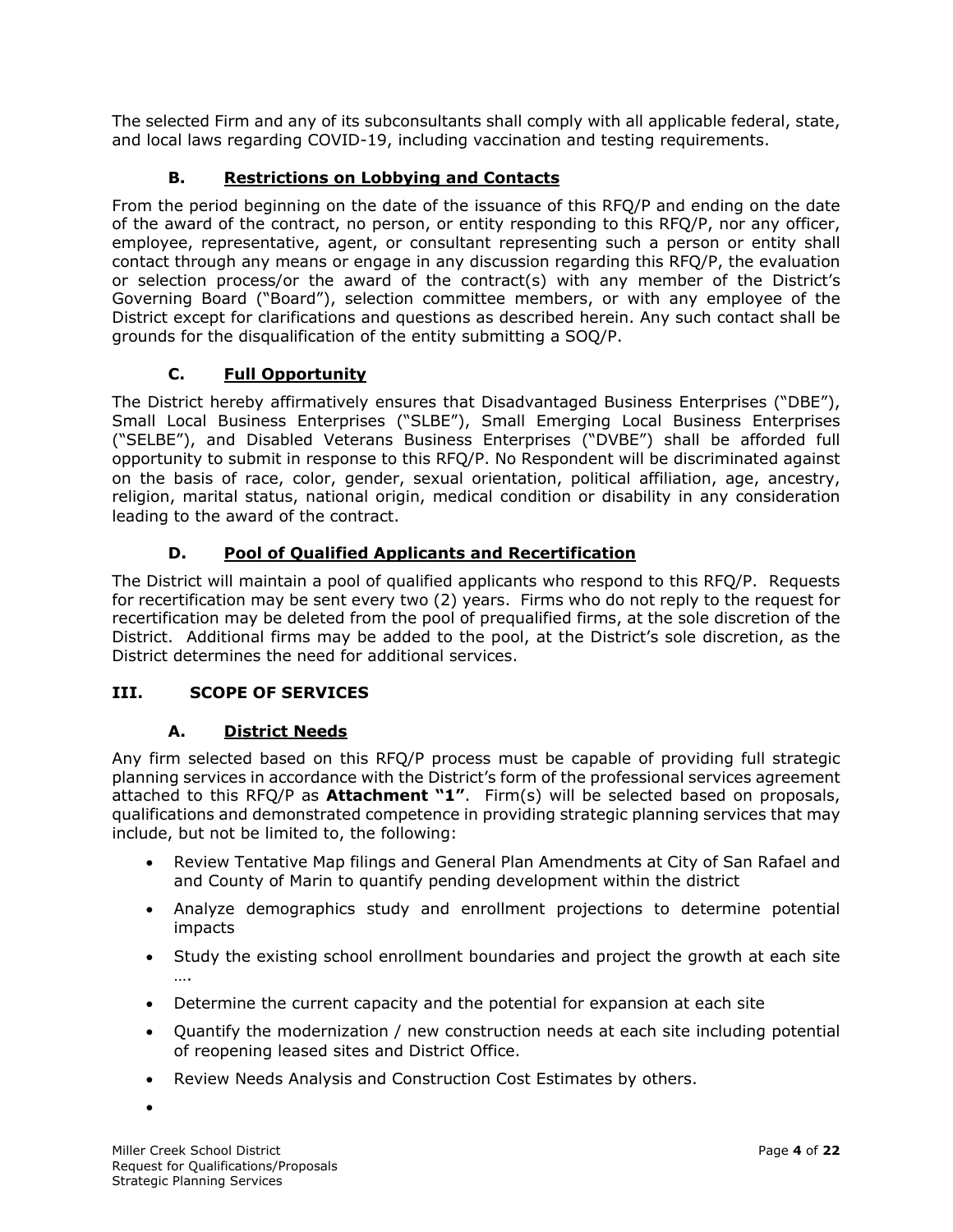• Prepare and present a final report to the Board of Trustees outlining anticipated growth and defining strategies on how to fund the expansion / modernization required to accommodate.

### **B. Work Schedule**

Strategic planning services are to commence upon proposal acceptance by the District based on an agreed upon timeline. The strategic planning report shall be delivered no later than September 12, 2022.

The firm is required to attend the District Board Meeting(s) at a date TBD to present informational updates, the strategic planning report to the Board and answer questions.

### **IV. REQUIRED INFORMATION AND FORMAT**

Firms responding to this RFQ/P must comply with the following format requirements. Submittal material must be in 8-1/2 x 11 inch format.

Respondents shall provide: email of Proposal/qualifications

• The **electronic copy, issued via email,** will only be accepted in the following programs: PDF. Emails to be issued to: [brosales@millercreeksd.org,](mailto:brosales@millercreeksd.org) and copied to: john@greystonewest.com

The Submittal is to demonstrate the qualifications, competence, and capacity of the firm, as well as specify the report approach in conformance with all federal, state, District, and local requirements. All Submittals shall address the following items in the order listed below:

### **A. Cover Letter**

Provide a letter of introduction signed by an authorized officer of the Respondent firm **not to exceed two (2) pages**. The Cover Letter shall include all of the following:

- Include a brief description of why Respondent is well suited for, and can meet, the District's needs.
- Clearly identify the individual(s) who are authorized to speak for the Respondent during the evaluation process.
- Include one (1) of the following statements:
	- $\circ$  "[INSERT RESPONDENT'S NAME] received a copy of the District's form of Independent Consultant Agreement for Special Services ("Agreement") attached as Attachment "1" to the RFQ/P. [INSERT RESPONDENT'S NAME] has reviewed the indemnity provisions and insurance provisions contained in the Agreement. If given the opportunity to contract with the District, [INSERT RESPONDENT'S NAME] has no objections to the use of this Agreement."

#### OR

 $\circ$  "[INSERT RESPONDENT'S NAME] received a copy of the District's form of Independent Consultant Agreement for Special Services ("Agreement") attached as Attachment "1" to the RFQ/P. [INSERT RESPONDENT'S NAME] has reviewed the indemnity provisions and insurance provisions contained in the Agreement. If given the opportunity to contract with the District, [INSERT RESPONDENT'S NAME] has objections to the use of this Agreement, listed in detail in the Appendix to this Submittal."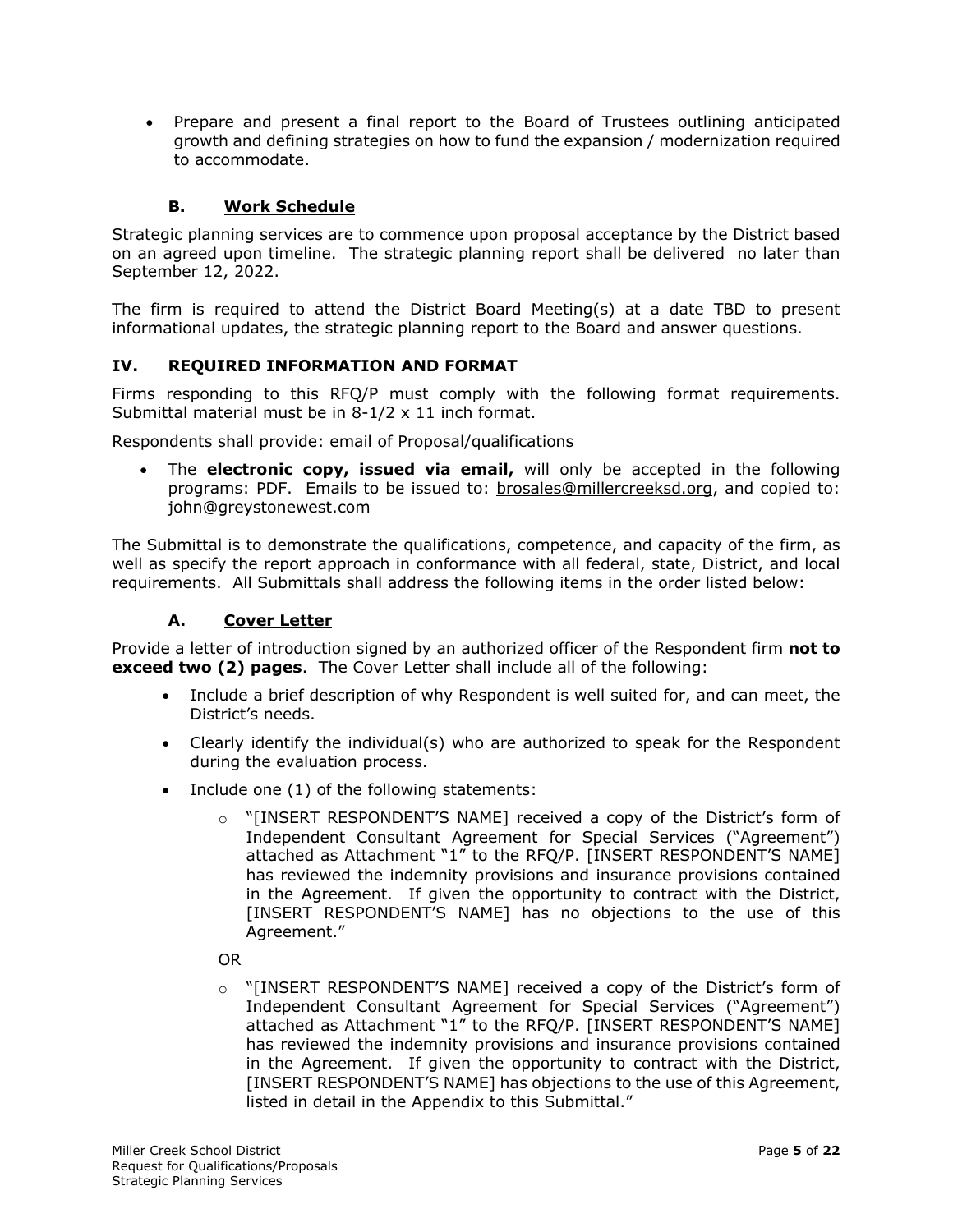- Respondent shall certify that no official or employee of the District, nor any business entity in which an official of the District has an interest, has been employed or retained to solicit or assist in the procuring of the resulting contract(s), nor that any such person will be employed in the performance of any/all contract(s) without immediate divulgence of this fact to the District.
- Respondent shall certify that no official or employee of Respondent has ever been convicted on an ethics violation.
- Respondent must include evidence that Respondent is legally permitted to conduct business in the State of California, and is properly licensed, if applicable, to perform the Services.
- Respondent shall state the validity of the irrevocable Proposal through **December 31, 2022**.
- Respondent shall sign and add the following language: "By virtue of submission of this Statement of Qualifications/Proposal, [INSERT RESPONDENT'S NAME] declares that all information provided is true and correct."

# **B. Firm Information**

This section should provide a brief description of the firm, including:

- Firm name.
- Address.
- Telephone number.
- Website.
- Name and **email** of main contact.
- Federal Tax Identification Number.
- License or Registration Number, if applicable.
- Type of organization (e.g., corporation, partnership, etc.). If a joint venture, describe the division of responsibilities between participating companies, offices (location) that would be the primary participants, and percentage of interest of each firm.
- A brief description and history of Respondent, including number of years the firm has been in business, and the date the firm was established under its given name.
- Number of employees (licensed professionals, technical support), and names and titles of officers of the firm.
- Location of the office where the bulk of services solicited will be performed.
- State of California certification for Respondent of Small Business or Disabled Veteran Business Enterprise status, if any.

# **C. Relevant Qualifications**

This section should provide a **brief** statement of interest and qualifications for providing the requested strategic planning services, including:

> **1. Personnel**: Submit resume(s) or profiles of the individuals who will be tasked to provide the requested services, including a brief description of their qualifications and recent related experience providing similar services.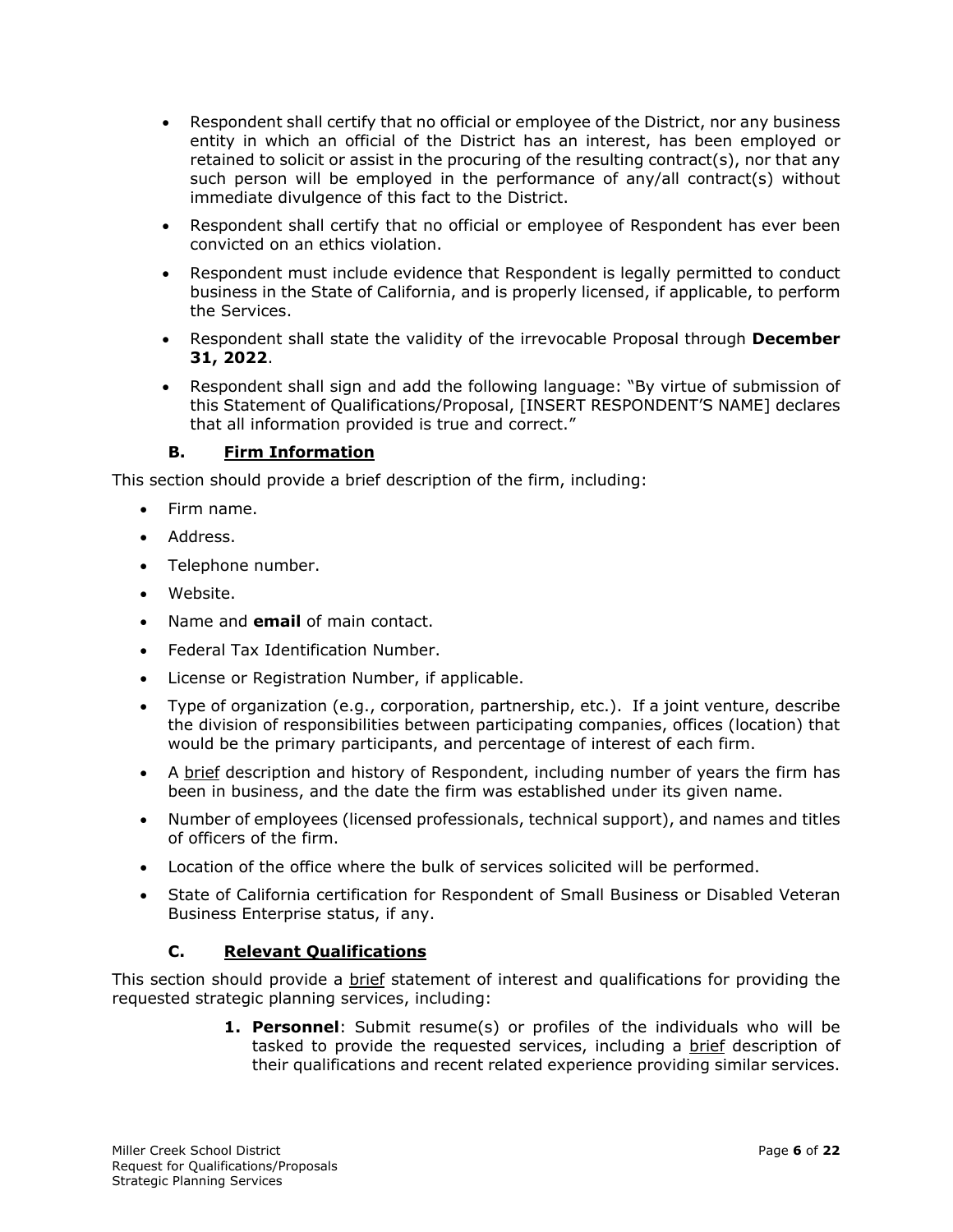- **2. Past Performance**: Provide a description of past performances of similar services for public K-12 school districts and related experience. Please include:
	- A list of five (5) school district client references that include:
		- District name and the name of the main contact person, title, telephone number, and email address to be contacted for a reference.
		- The date(s) of the work performed (preferably within the past 3 years).
		- The scope of the work performed.
		- Identify key individuals of the Firm involved and their role.
	- One (1) recent Strategic Planning Report prepared by your firm for a school district client.

# **D. Litigation History/Disciplinary Action**

- **1. Litigation:** Provide a comprehensive five (5) year summary of the Respondent's litigation, arbitration, mediation, and negotiated/settlement history with previous clients. State the issues in the litigation, the status of the litigation, names of parties, and outcome. (A Submittal that fails to provide the requested information on lawsuits or litigation, and responses which assert attorney-client privilege and fail to provide information requested, will be considered non-responsive, disqualified from the selection process, and will not be evaluated.)
- **2. Disciplinary Action**: Provide information on the circumstances and status of any disciplinary action taken or pending against the firm during the past five (5) years with state regulatory bodies or professional organizations.

# **E. Form of Agreement**

Any Respondent selected based on this RFQ/P process must be able to execute the District's Independent Consultant Agreement for Special Services ("Agreement"), which is distributed with this RFQ/P as **Attachment "1"** and incorporated herein by this reference. Any objections/proposed changes to the form of the Agreement shall be stated in writing in the Submittal. An explanation of the objection and proposed revised language shall be provided. The District will not consider any objections/proposed changes to the Agreement that are raised after the deadline for submittals.

### **F. Fee Proposal**

The Fee Proposal shall include the following items, which fees shall be valid until **December 31, 2022**:

• **Strategic Planning Services**: The proposed maximum fee (inclusive of all fees, indirect and direct costs, overhead, expenses, general administrative costs, mileage and travel, reimbursables, materials, labor, and reasonable profit) for the performance of all services in connection with the preparation of a [Strategic Planning Report] (inclusive of all meeting attendance, notices, required documents and reports, hearings, analyses, calculations, publications, responses to questions, communications, and mailings required to satisfy legal (statutory and case law), public review, notice, public hearing, and adoption processes and requirements in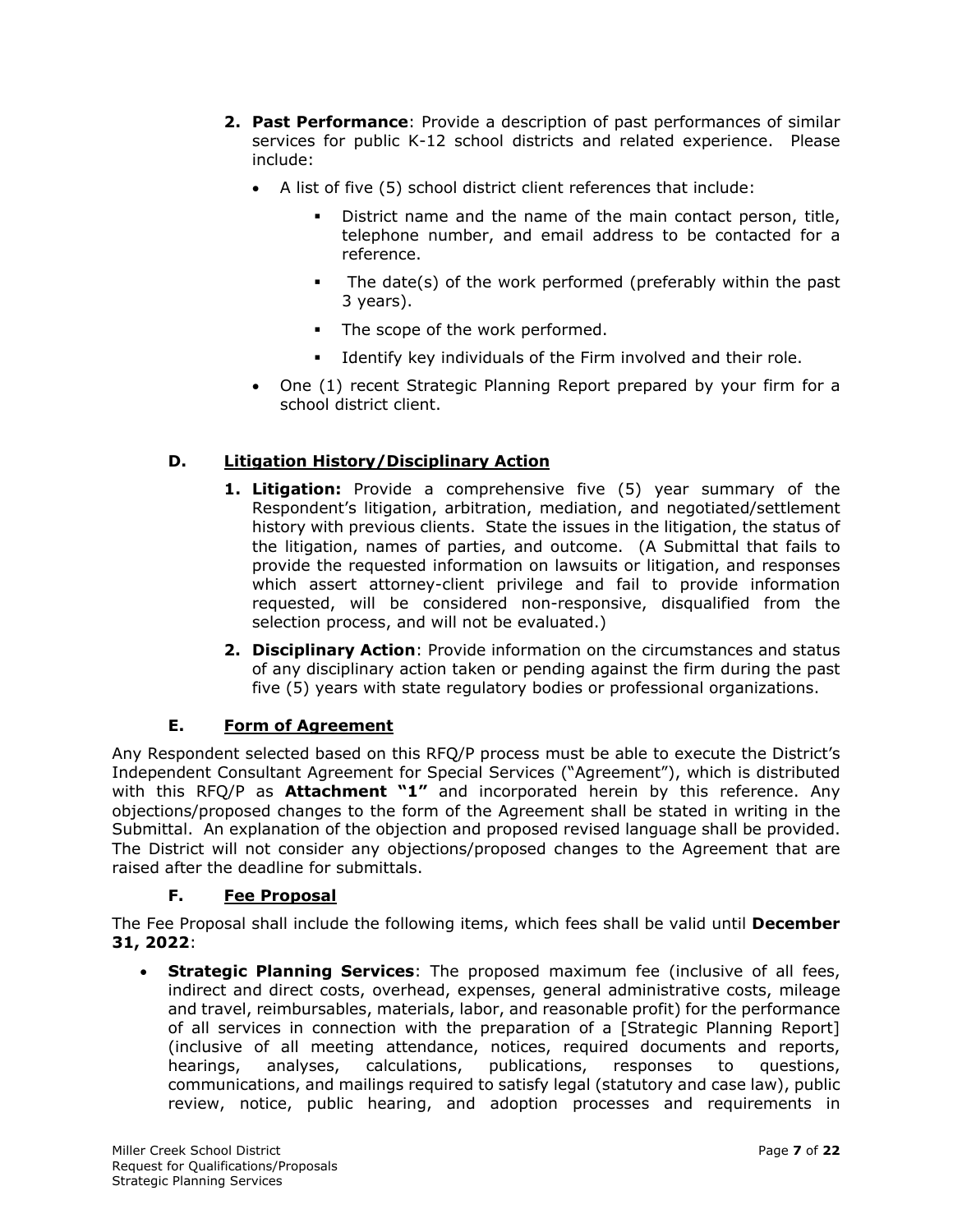conformance with industry-wide accepted best practices). Please state whether the proposed maximum fee is a Flat Rate Fee for the Services, or a Not-To-Exceed Fee for the Services.

• **Schedule of Rates:** Schedule shall include hourly rates by position (as proposed), staffing plan (as proposed), and reimbursable schedule (as proposed).

# **V. SELECTION PROCESS**

# **A. Criteria**

All Submittals received by the specified deadline will be reviewed by the District for content, including but not limited to proposed fees, related experience, and professional qualifications of the Respondents.

The District will evaluate all Submittals. Each Submittal must be complete. Incomplete Submittals will be considered nonresponsive and grounds for disqualification. The District retains the sole discretion to determine issues of compliance and to determine whether a Respondent is responsive, responsible, and qualified. Based upon the information presented in the Submittals, the District may elect to conduct interviews with some or all of the Respondents. After the interviews, if any, the District will identify the Respondent(s) that can provide the greatest overall benefit to the District for inclusion in a pool of qualified firms for future consideration to provide strategic planning services.

The criteria for evaluating submissions may include, without limitation, the following:

• Experience and performance history of the Respondent with similar services and clients;

- Experience and results of proposed personnel;
- References from clients contacted by the District;
- Technical capabilities and track record of use;
- Cost and value of services under proposed fees;
- Overall responsiveness of the Submittal;
- The Respondent's approach to, and understanding of, the services;
- Previous District experience with the Respondent; and
- Other qualifications/criteria, as deemed appropriate in the District's sole discretion.

The District will require the selected firm to maintain general liability (minimum \$1,000,000 per occurrence / \$2,000,000 aggregate) with additional endorsement page naming the District as additionally insured, automobile insurance, professional liability and worker's compensation insurance.

### **B. District Investigations**

The District may perform investigations of Respondents that extend beyond contacting the references identified in the Submittals. The District may request a Respondent to submit additional information pertinent to the review process. The District also reserves the right to investigate and rely upon information from other available sources in addition to any documents or information submitted.

# **C. Interviews**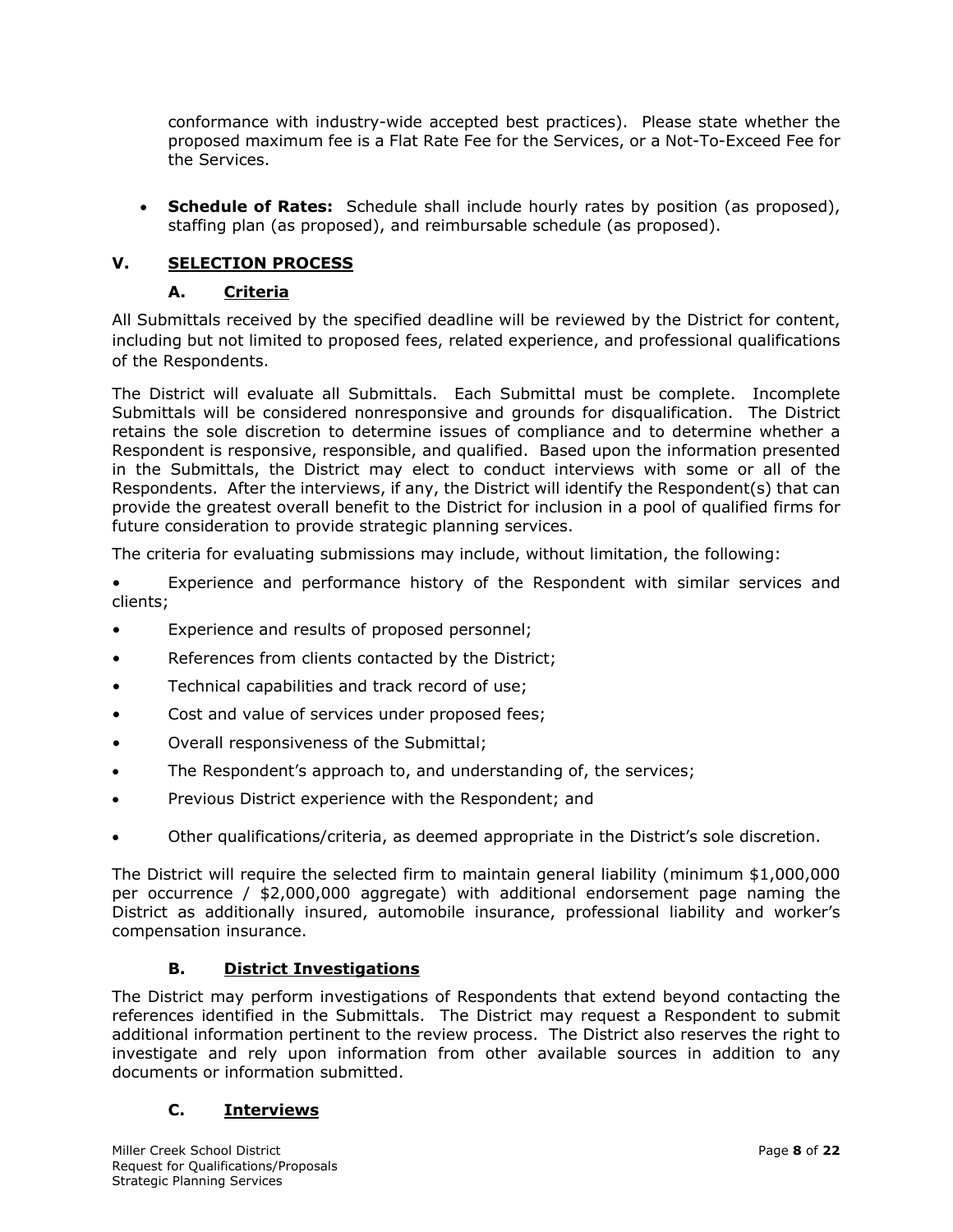The District, at its sole discretion, may elect to interview selected Respondent(s). The District may elect to interview one or more Respondents. If a Respondent is requested to come for an interview, the key proposed staff will be expected to attend the interview. The interview will be an opportunity for the District's Selection Committee to review the Respondent's proposal and other matters the committee deems relevant to its evaluation**. Any comments or proposed changes to the form of Agreement attached hereto as Attachment "1" may be the subject of inquiry at the interview.** 

# **D. Final Determination and Award**

The District reserves the right to contract with any entity responding to this RFQ/P for all or any portion of the work described herein, to reject any Submittal as non-responsive, and/or not to contract with any Respondent for the services described herein. The District makes no representation that participation in the RFQ/P process will lead to an award of contract or any consideration whatsoever. The District reserves the right to contract with any firm not participating in this process. The District shall in no event be responsible for the cost of preparing any Submittal in response to this RFQ/P, including any supporting materials.

Awarding of contract(s) is at the sole discretion of the District. The District may, at its option, determine to award contract(s) only for portions of the scope of work identified herein. In such case, the Respondent(s) will be given the option not to agree to enter into the contract and the District will retain the right to negotiate with any other Respondent selected as a finalist. If no finalist is willing to enter into a contract for the reduced scope of work, the District will retain the right to enter into negotiations with any other Respondent to this RFQ/P.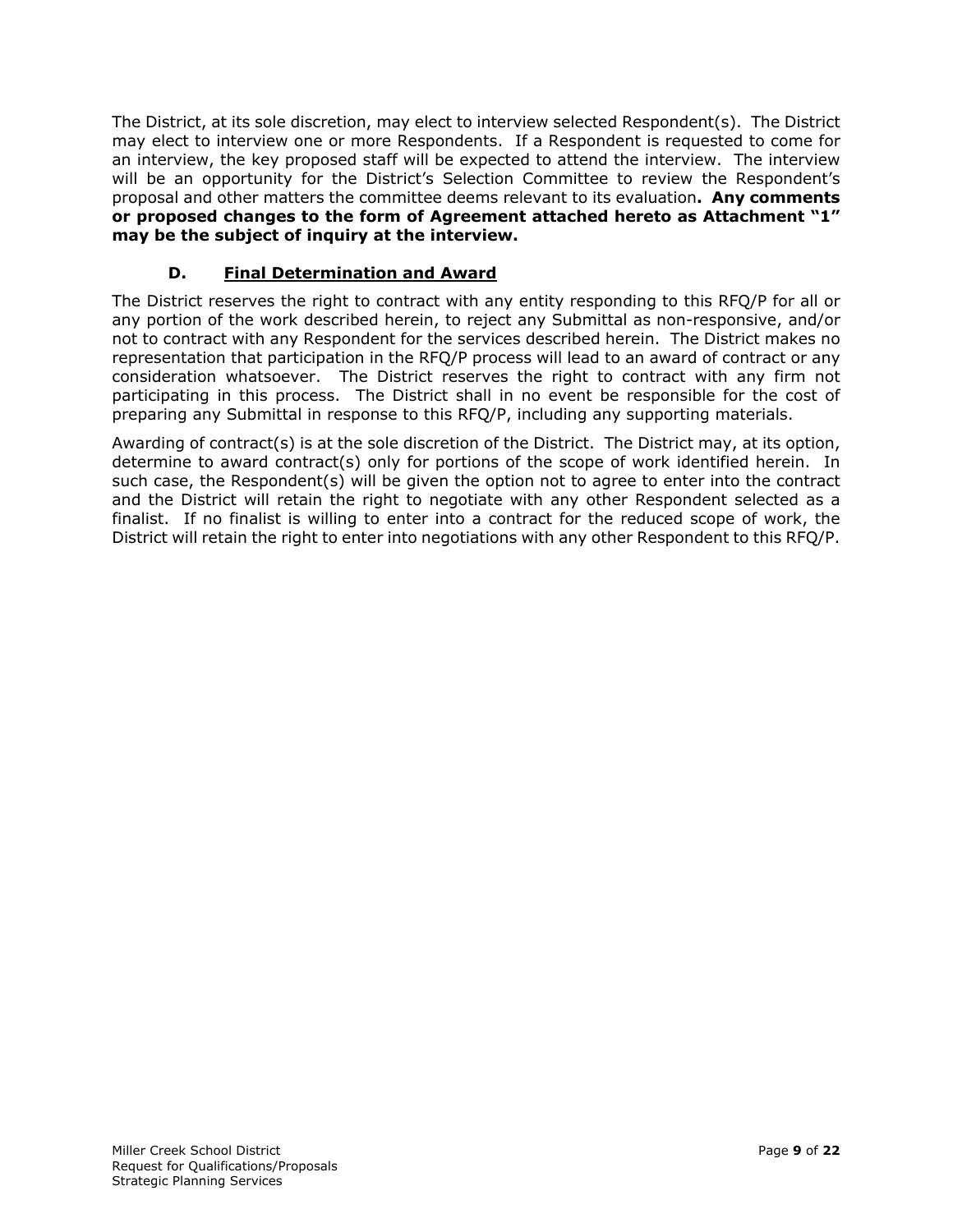# **ATTACHMENT 1**

#### FORM OF AGREEMENT

#### **INDEPENDENT CONSULTANT AGREEMENT FOR SPECIAL SERVICES (Strategic Planning Services)**

This Independent Consultant Agreement for Special Services ("Agreement") is made and entered into as of the \_\_\_\_\_\_ day of \_\_\_\_\_\_\_\_\_\_\_\_\_\_\_, 2022 ("Effective Date"), by and between the Miller Creek School District, a California public school district ("District"), and ("Consultant"), (together, "Parties").

# RECITALS

WHEREAS, Government Code section 53060 authorizes District to contract with and employ any person for the furnishing of special services and advice in financial, economic, accounting, legal, or administrative matters if such person is specially trained and experienced and competent to perform the special services required;

WHEREAS, Consultant is specially trained and experienced and competent to perform the services required by District, and those services are needed on a limited basis; and

WHEREAS, Consultant is free from the control and direction of District in connection with the performance of the Services (as defined below), both under the Agreement and in fact; Consultant's Services are outside the usual course of District's business; and Consultant is customarily engaged in an independently established trade, occupation, or business of the same nature as that involved in the Services.

NOW, THEREFORE, the Parties agree as follows:

### TERMS

- 1. **Services**. Consultant shall provide strategic planning services as further described in **Exhibit A**, attached hereto and incorporated herein by this reference ("Services").
- 2. **Term**. Consultant shall commence providing the Services under this Agreement upon execution of the Agreement by both parties and will diligently perform such Services as required. The term for Services and schedule to provide Services shall be in accordance with the schedule included in **Exhibit A** attached hereto.
- 3. **Submittal of Documents**. Consultant shall not commence the Services under this Agreement until Consultant has submitted and District has approved the certificate(s) and affidavit(s), and the endorsement(s) of insurance required as indicated below:
	- Signed Agreement
	- $X$  Workers' Compensation Certification<br> $X$  Fingerprinting/Criminal Background I
	- Fingerprinting/Criminal Background Investigation Certification
	- Insurance Certificates and Endorsements
	- W-9 Form
	- COVID-19 Vaccination/Testing Certification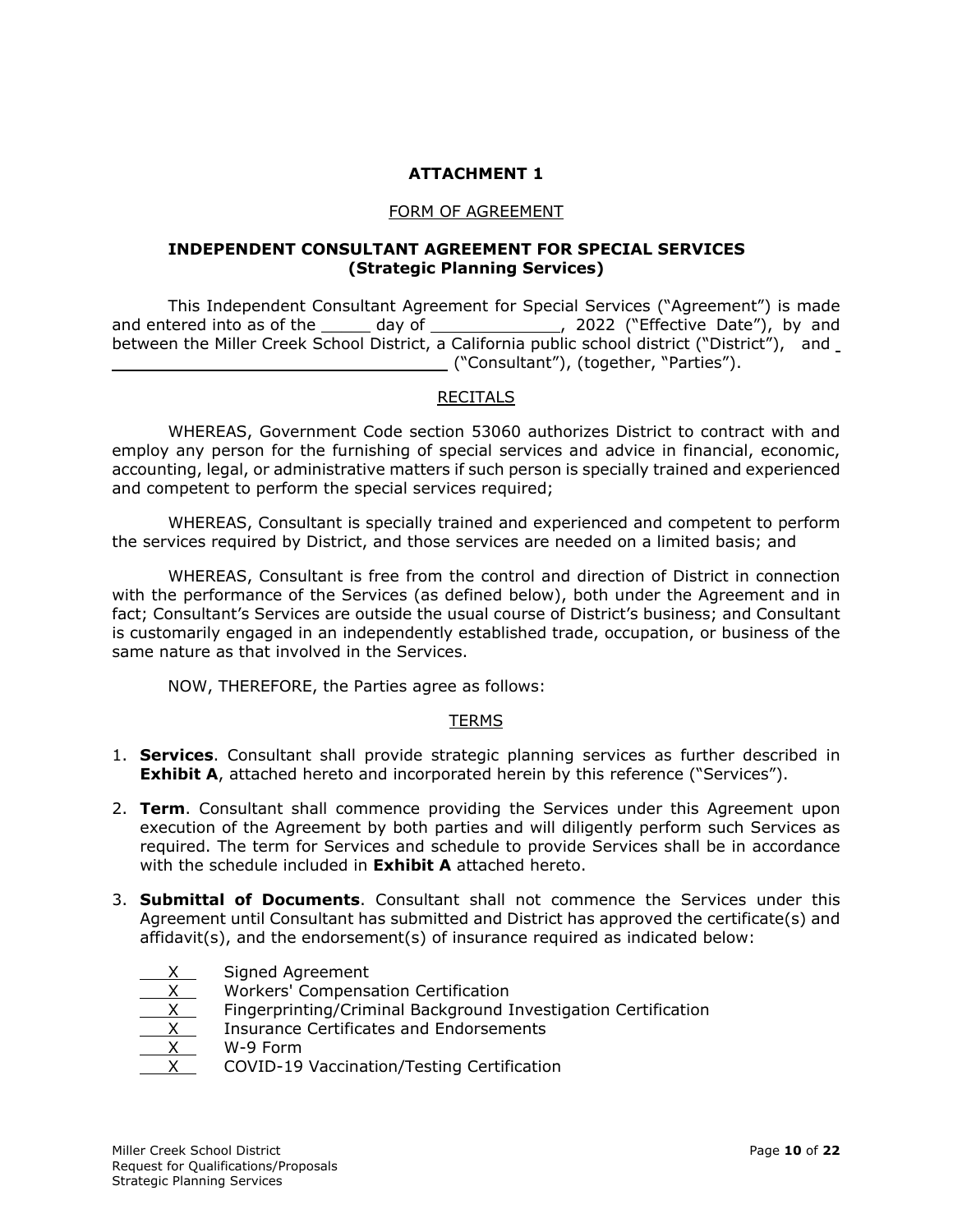- 4. **Compensation**. District compensation to the Consultant shall be as set forth in **Exhibit A** as the proposed fee for services, but in no event shall total fees, costs, and expenses exceed and the Dollars (\$  $\sim$  ) without the express written approval of the District's Board of Education. District shall not be liable to Consultant for any costs or expenses paid or incurred by Consultant in performing services for District, other than as provided in **Exhibit A**. Consultant shall invoice the District for services rendered. Invoices must include invoice number, invoice date, dates of service, detailed description of service, Purchase Order number, payment rate, total payment due, remit to address, vendor name and contact information.
- 5. **Materials**. Consultant shall furnish, at its own expense, all labor, materials, equipment, supplies and other items necessary to complete the services to be provided pursuant to this Agreement ("Equipment"). Notwithstanding the foregoing, District shall not be responsible for any damages to persons or property as a result of the use, misuse or failure of any Equipment used by Consultant or Consultant's agents, personnel, employee(s), and/or subconsultant(s), even if such Equipment is furnished, rented or loaned to Consultant by the District.
- 6. **Independent Contractor**. Consultant, in the performance of this Agreement, shall be and act as an independent contractor. Consultant represents and warrants that: (A) Consultant is free from the control and direction of District in connection with the performance of the Services, both under the Agreement and in fact; (B) Consultant's Services are outside the usual course of District's business; and (C) Consultant is customarily engaged in an independently established trade, occupation, or business of the same nature as that involved in the Services.

Consultant understands and agrees that it and all of its employees shall not be considered officers, employees, agents, partner, or joint venture of District, and are not entitled to benefits of any kind or nature normally provided employees of District and/or to which District's employees are normally entitled, including, but not limited to, State Unemployment Compensation or Workers' Compensation. Consultant shall assume full responsibility for payment of all federal, state and local taxes or contributions, including unemployment insurance, social security and income taxes with respect to Consultant's employees. By checking the applicable box below, Consultant hereby represents and warrants to District the following:

- $\Box$  Consultant is and shall be a resident of the State of California or is otherwise exempt from withholding. To the extent an exemption is sought, Consultant will provide District with appropriate evidence including, without limitation, FTB Form 590. Consultant shall still be responsible for payment of all state and federal taxes.
- $\Box$  Consultant is not a resident of the State of California or otherwise not exempt from withholding, and Consultant authorizes District to withhold from all payments made to Consultant under this Agreement all taxes required to be withheld by law. (See, e.g., California Revenue & Taxation Code section 18661 et seq.)

# 7. **Performance of Services**.

7.1. **Standard of Care**. Consultant represents that Consultant has the qualifications and ability to perform the Services in a professional manner, without the advice, control or supervision of District in accordance with generally and currently accepted principles and practices of its profession for services to California school districts.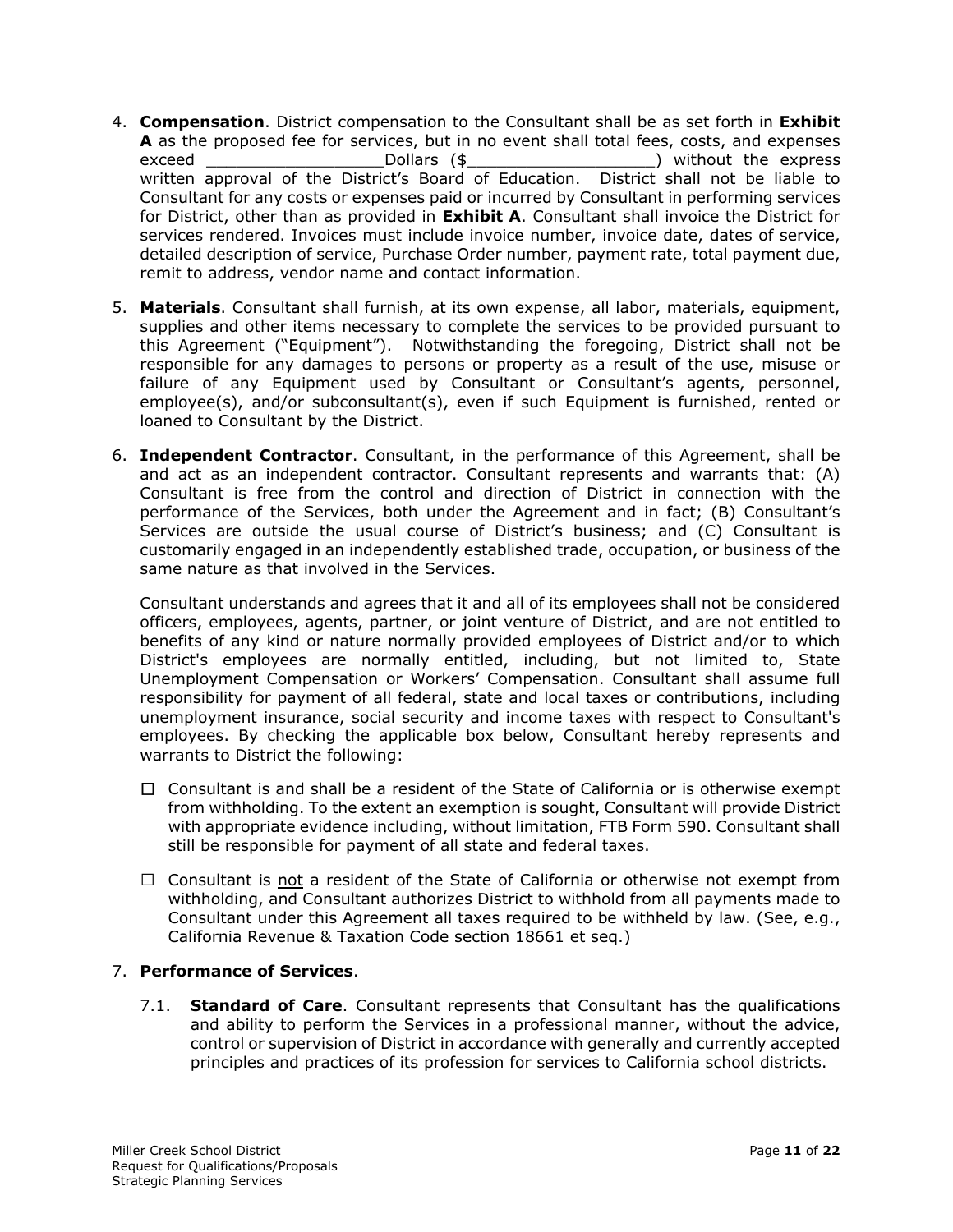- 7.2. **Safety and Security**. Consultant is responsible for maintaining safety in the performance of this Agreement.
- 7.3. **Originality of Services**. Consultant agrees that all technologies, formulae, procedures, processes, methods, writings, ideas, dialogue, compositions, recordings, teleplays and video productions prepare for, written for, or submitted to the District and/or used in connection with this Agreement, shall be wholly original to Consultant and shall not be copied in whole or in part from any other source, except that submitted to Consultant by District as a basis for such services.
- 7.4. **Copyright/Trademark/Patent**. Consultant understands and agrees that all matters produced under this Agreement shall become the property of District and cannot be used without District's express written permission. District shall have all rights, titles and interests in said matters, including the right to secure and maintain the copyright, trademark and/or patent of said matter in the name of the District. Consultant consents to the use of Consultant's name in conjunction with the sale, use, performance and distribution of the matters, for any purpose and in any medium.
- 7.5. **Audit**. Consultant shall establish and maintain books, records, and systems of account, in accordance with generally accepted accounting principles, reflecting all business operations of Consultant transacted under this Agreement. Consultant shall retain these books, records, and systems of account during the Term of this Agreement and for three (3) years thereafter. Consultant shall permit the District, its agent, other representatives, or an independent auditor to audit, examine, and make excerpts, copies, and transcripts from all books and records, and to make audit(s) of all billing statements, invoices, records, and other data related to the Services covered by this Agreement. Audit(s) may be performed at any time, provided that the District shall give reasonable prior notice to Consultant and shall conduct audit(s) during Consultant's normal business hours, unless Consultant otherwise consents.

# 8. **Termination**.

- 8.1. **For Convenience by District**. District may, at any time, with or without reason, terminate this Agreement and compensate Consultant only for services satisfactorily rendered to the date of termination. Written notice by District shall be sufficient to stop further performance of services by Consultant. Notice shall be deemed given when received by Consultant or no later than three (3) calendar days after the day of mailing, whichever is sooner.
- 8.2. **With Cause by District**. District may terminate this Agreement upon giving of written notice of intention to terminate for cause. Cause shall include material violation of this Agreement by Consultant; or any act by Consultant exposing District to liability to others for personal injury or property damage.

Written notice by District shall contain the reasons for such intention to terminate and unless within three (3) calendar days after that notice the condition or violation shall cease, or satisfactory arrangements for the correction thereof be made, this Agreement shall upon the expiration of the three (3) calendar days cease and terminate.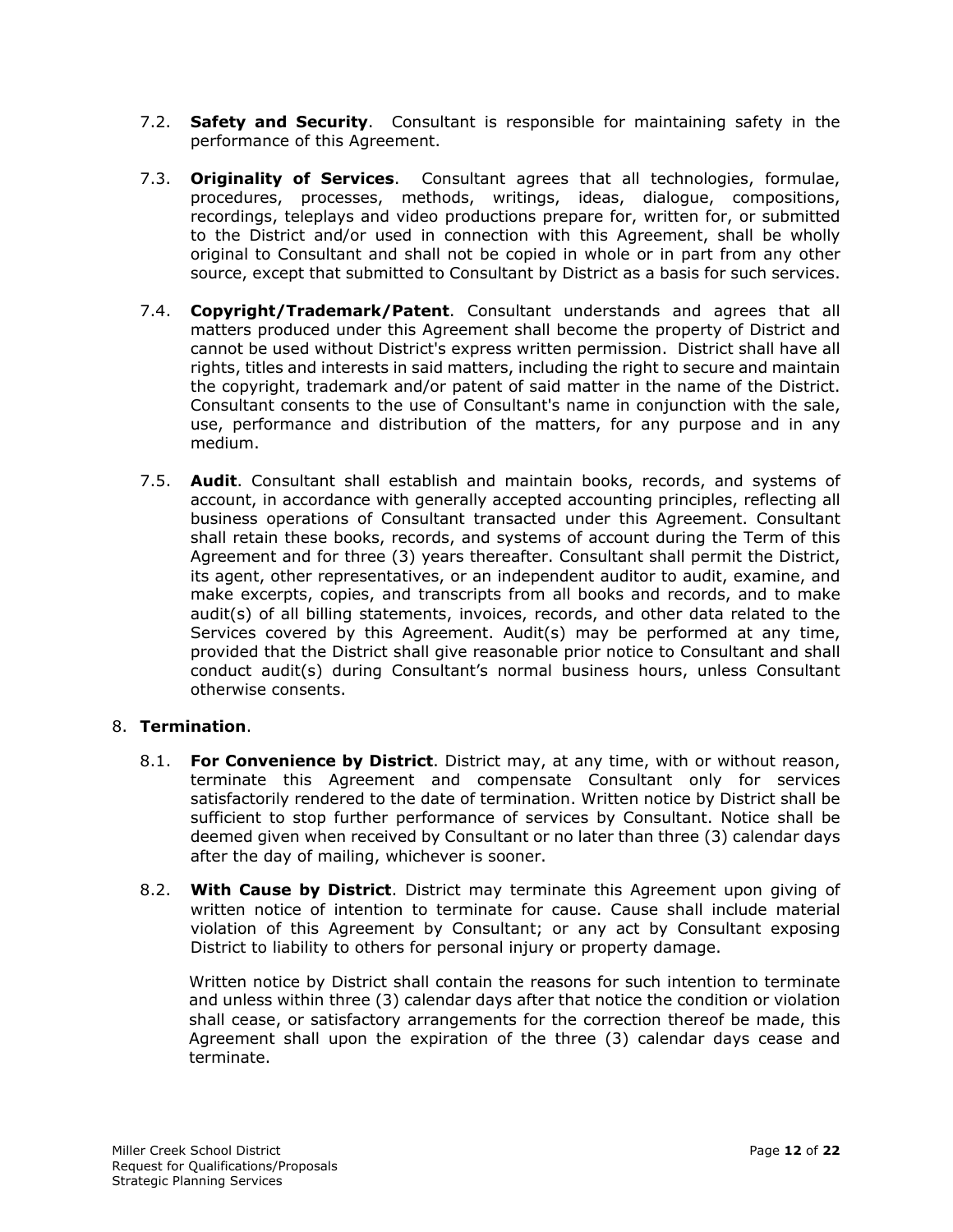### 9. **Insurance**.

9.1. Consultant shall procure and maintain at all times it performs any portion of the Services the following insurance with minimum limits equal to the amount indicated below.

| <b>Type of Coverage</b>                                         | <b>Minimum</b><br>Requirement |
|-----------------------------------------------------------------|-------------------------------|
| <b>Commercial General Liability Insurance, including Bodily</b> |                               |
| Injury, Personal Injury, Property Damage, Advertising Injury,   |                               |
| and Medical Payments in the form of Comprehensive General       |                               |
| Liability and Contractual Liability.                            |                               |
| Each Occurrence                                                 | \$ [1,000,000]                |
| General Aggregate                                               | \$ [2,000,000]                |
| <b>Automobile Liability Insurance - Any Auto</b>                |                               |
| Single Combined Limit                                           | \$ [1,000,000]                |
| <b>Professional Liability Insurance</b>                         | \$ [1,000,000]                |
| <b>Workers' Compensation and Employers' Liability</b>           | <b>Statutory Limits</b>       |
| Insurance                                                       |                               |

- 9.2. **Proof of Insurance**. Consultant shall not commence performing any portion of the Services until all required insurance has been obtained and certificates indicating the required coverage have been delivered in duplicate to District and approved by District. Likewise, upon request, Consultant shall furnish the certificates to District showing maintenance of the required insurance coverage and original endorsements.
- 9.3. **Other Insurance Provisions.** Each insurance policy shall contain, or be endorsed to contain, the following provisions:

(a) Endorsements are to be signed by a person authorized by that insurer to bind coverage on its behalf.

(b) The District, its Board, members of its Board, representatives, consultants, trustees, officers, officials, employees, agents, and volunteers ("Additional Insured") are to be covered as Additional Insureds as respects to liability arising out of activities performed by or on behalf of the Consultant; instruments of Service and completed operations of the Consultant; premises owned, occupied or used by the Consultant; or automobiles owned, leased, hired or borrowed by the Consultant. The coverage shall contain no special limitations on the scope of protection afforded to the Additional Insureds.

(c) For any claims related to the Services, the Consultant's insurance coverage shall be primary insurance as respects to the Additional Insureds. Any insurance or self-insurance maintained by the Additional Insureds shall be in excess of the Consultant's insurance and shall not contribute with it.

(d) Any failure to comply with reporting or other provisions of the policies including breaches of warranties shall not affect coverage provided to the Additional Insureds.

(e) The Consultant's insurance shall apply separately to each insured against whom claim is made or suit is brought, except with respect to the limits of the insurer's liability.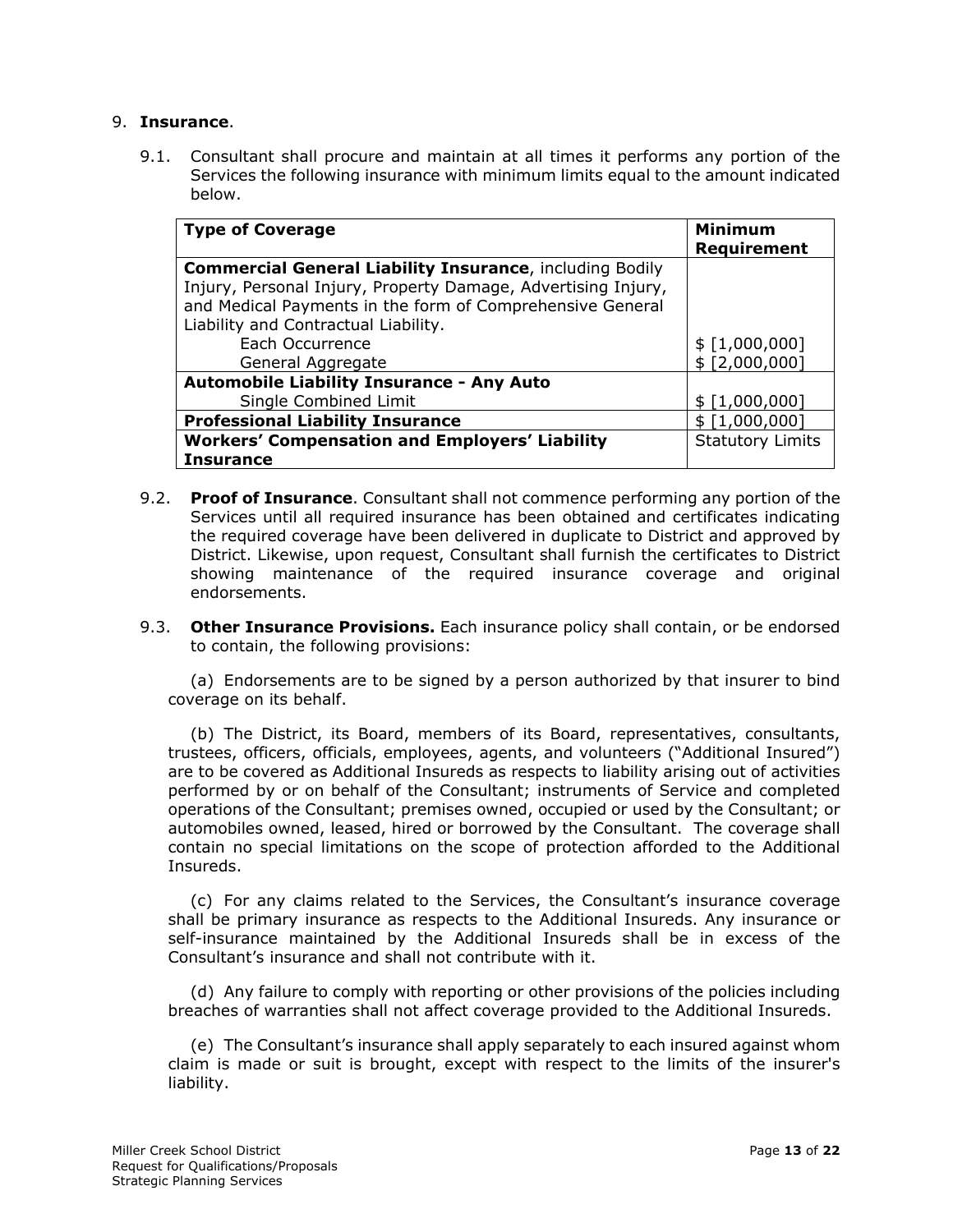(f) Each insurance policy required by this clause shall be endorsed to state that coverage shall not be canceled except after thirty (30) days prior written notice by certified mail, return receipt requested, has been given to the District.

- 10. **Compliance with Laws**. Consultant shall observe and comply with all rules and regulations of the governing board of District and all federal, state, and local laws, ordinances and regulations. If Consultant performs any work that is in violation of any laws, ordinances, rules or regulations, without first notifying the District of the violation, Consultant shall bear all costs arising therefrom.
	- 10.1. **Permits/Licenses**. Consultant and all of Consultant's employees or agents shall secure and maintain in force such permits and licenses as are required by law in connection with the furnishing of services in the State of California pursuant to this Agreement.

### 10.2. **COVID-19 Vaccination and Testing Requirements**

(a) *Vaccination Requirements.*

Consultant shall fill out, sign, date and submit to District the COVID-19 Vaccination/Testing Certification Form, attached hereto as Attachment "A."

According to the August 11, 2021, California Department of Public Health ("CDPH") State Public Health Officer Order ("Order"), a person is "fully vaccinated" for COVID-19 if two weeks or more have passed since they have received the second dose in a 2-dose series (Pfizer-BioNTech or Moderna or vaccine authorized by the World Health Organization), or two weeks or more have passed since they received a single-dose vaccine (Johnson and Johnson[J&J]/Janssen). If the definition of "fully vaccinated" subsequently changes to include booster shots, said updated definition shall be incorporated herein.

Pursuant to the CDPH Guidance for Vaccine Records Guidelines & Standards, Consultant shall only accept the following as proof of vaccination:

(1) COVID-19 Vaccination Record Card (issued by the Department of Health and Human Services Centers for Disease Control & Prevention or WHO Yellow Card) which includes name of person vaccinated, type of vaccine provided and date last dose administered);

- (2) a photo of a Vaccination Record Card as a separate document;
- (3) a photo of a Vaccination Record Card stored on a phone or electronic device;
- (4) documentation of COVID-19 vaccination from a health care provider;

(5) digital record that includes a QR code that when scanned by a SMART Health Card reader displays to the reader name, date of birth, vaccine dates and vaccine type; or

(6) documentation of vaccination from other contracted employers who follow these vaccination records guidelines and standards.

In the absence of knowledge to the contrary, Consultant may accept the documentation presented in (1) through (6) above as valid.

Consultant shall have a plan in place for tracking verified Consultant personnel vaccination status. Records of vaccination verification must be made available, upon request, to the local health jurisdiction for purposes of case investigation.

Consultant personnel, including any and all tiers of subconsultant, supplier, and any other personnel entering District property, who are not fully vaccinated, or for whom vaccine status is unknown or documentation is not provided, must be considered unvaccinated.

#### (b) *Weekly Testing Requirements.*

Consultant shall ensure that Consultant personnel, including any and all tiers of subconsultant, supplier, and any other worker entering District property, who are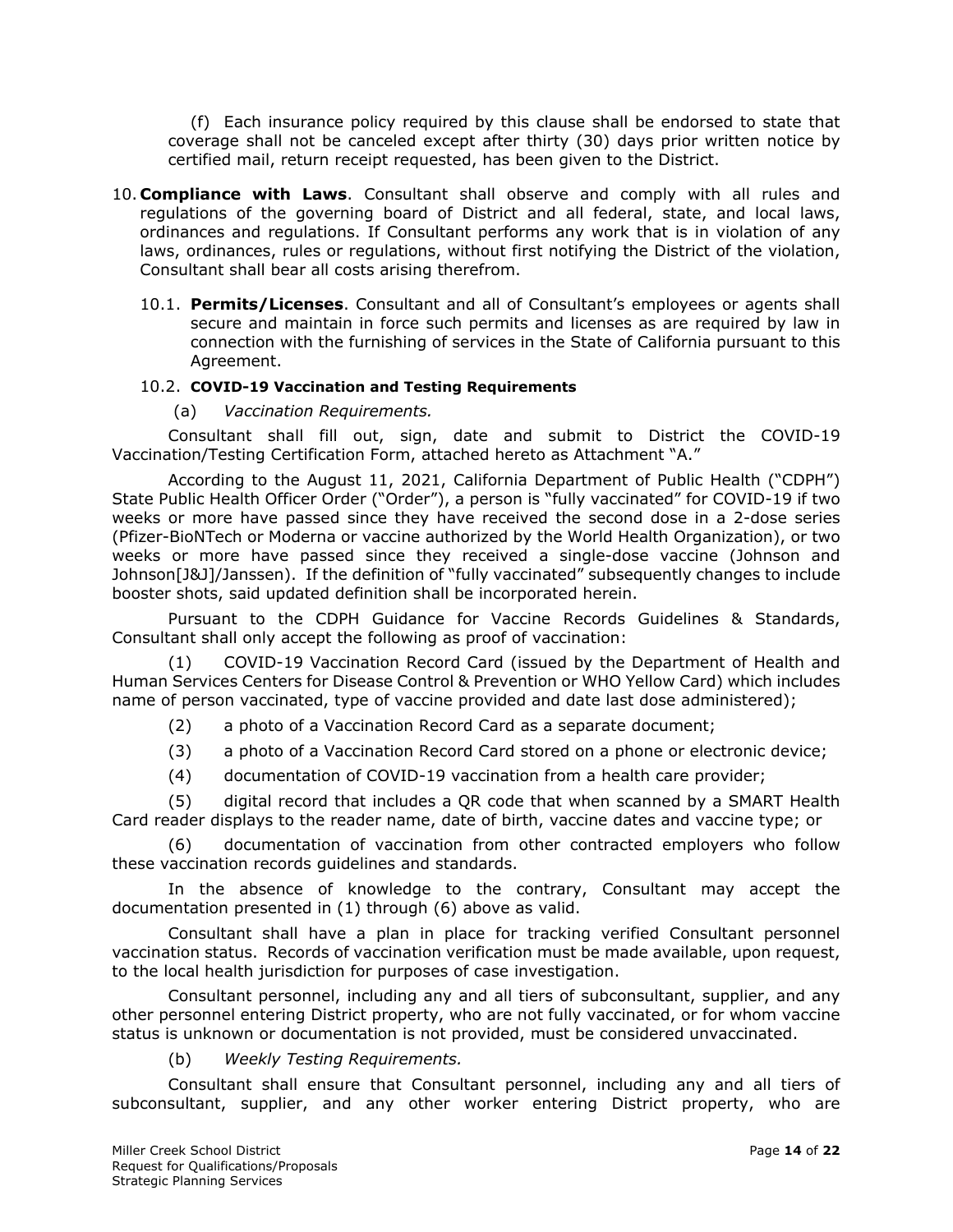unvaccinated or who are not fully vaccinated are required to undergo diagnostic screening testing, as specified below:

(1) Consultant personnel may be tested with either antigen or molecular tests to satisfy this requirement, but unvaccinated or incompletely vaccinated workers must be tested at least once weekly with either PCR testing or antigen testing. Any PCR (molecular) or antigen test used must either have Emergency Use Authorization by the U.S. Food and Drug Administration or be operating per the Laboratory Developed Test requirements by the U.S. Centers for Medicare and Medicaid Services.

(2) Unvaccinated or not fully vaccinated Consultant personnel must also observe all other infection control requirements, and are not exempted from the testing requirement even if they have a medical contraindication to vaccination, since they are still potentially able to spread the illness. Previous history of COVID-19 from which the individual recovered more than 90 days earlier, or a previous positive antibody test for COVID-19, do not waive this requirement for testing.

Consultant shall have a plan in place for tracking test results and conducting workplace contact tracing, and must report results to local public health departments, if applicable.

(c) *Mandatory Compliance with Federal, State and Local Laws.*

Consultant shall continue to comply with all applicable federal, state and local laws regarding COVID-19. Further, except to the extent the Order provides otherwise, Consultant and Consultant personnel shall continue to comply with all other applicable terms in the CDPH's State Public Health Officer Orders.

- 11. **Fingerprinting**.The Fingerprinting/Criminal Background Investigation Certification must be completed and attached to this Agreement prior to Consultant's performing of any portion of the Services. Consultant expressly acknowledges that the following conditions shall apply to any work performed by Consultant and/or Consultant's employees on a school site:
	- 11.1. All site visits shall be arranged through the District;
	- 11.2. Consultant and Consultant's employees shall inform District of their proposed activities and location at the school site, allowing District time to arrange site visits without a disruption to the educational process;
	- 11.3. Consultant and/or Consultant's employees shall check in with the school office each day immediately upon arriving at the school site;
	- 11.4. Once at such location, Consultant and Consultant's employees shall not change locations without contacting the District;
	- 11.5. Consultant and Consultant's employees shall not use student restroom facilities; and
	- 11.6. If Consultant and Consultant's employees find themselves alone with a student, Consultant and Consultant's employees shall immediately contact the school office and request that a member of the school staff be assigned to the work location.
- 12. **Indemnification**. To the furthest extent permitted by California law, Consultant shall, at its sole cost and expense, indemnify and hold harmless the District and its governing board, members of the governing board, agents, representatives, officers, consultants, employees, trustees, and volunteers (the "Indemnified Parties") from any and all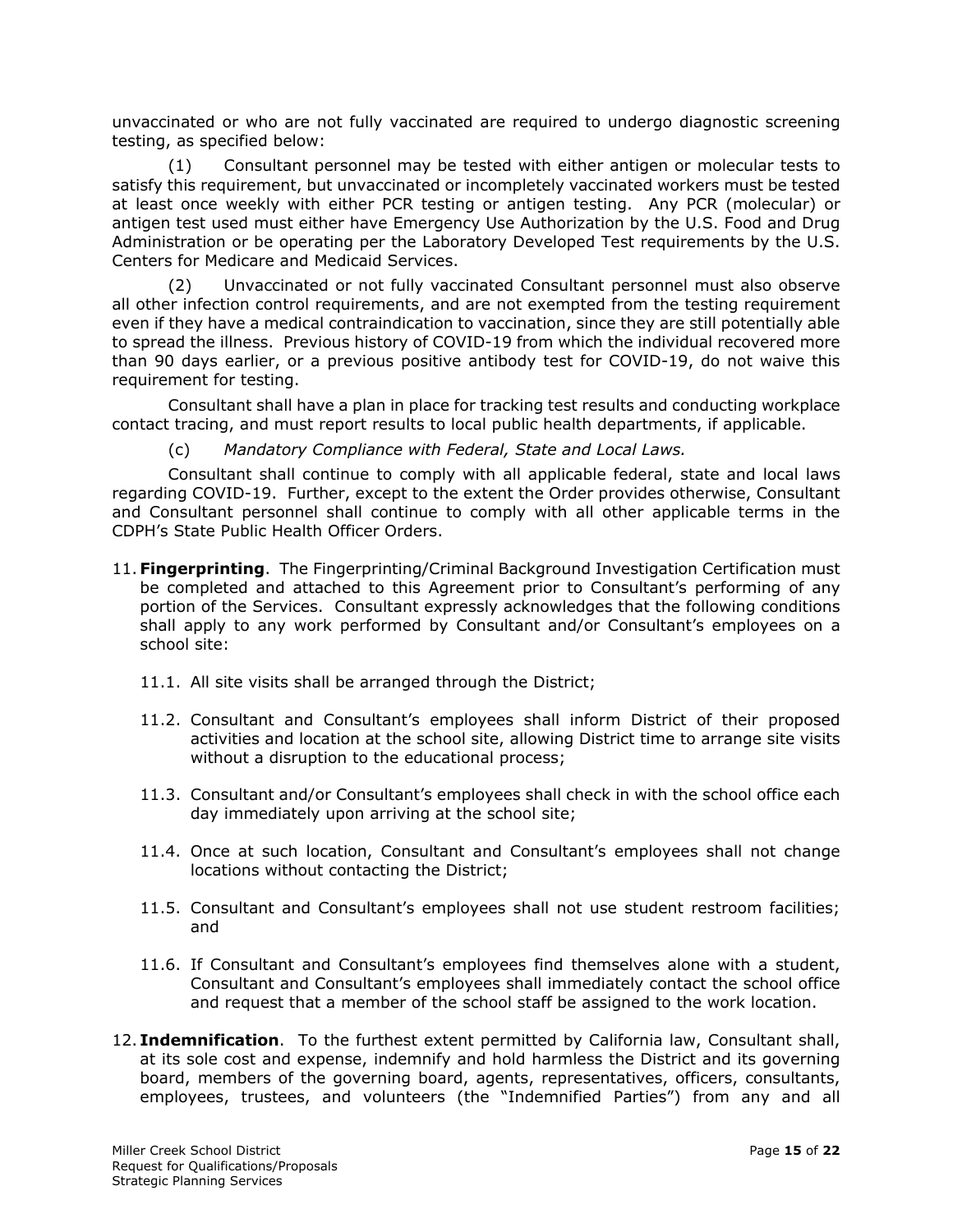demands, losses, liabilities, claims, suits, and actions (the "Claims") of any kind, nature, and description, directly or indirectly arising out of, connected with, pertaining to, or resulting from the negligence, recklessness, or willful misconduct of the Consultant. Consultant shall, to the furthest extent permitted by California law, defend the Indemnified Parties at Consultant's own cost and expense, from any and all Claim(s) and allegations relating thereto with legal counsel approved by the District, where such approval is not to be unreasonably withheld.

- 13. **Limitation of District Liability**. Other than as provided in this Agreement, District's financial obligations under this Agreement shall be limited to the payment of the compensation provided in this Agreement. Notwithstanding any other provision of this Agreement, in no event, shall District be liable, regardless of whether any claim is based on contract or tort, for any special, consequential, indirect or incidental damages, including, but not limited to, lost profits or revenue, arising out of or in connection with this Agreement for the services performed in connection with this Agreement.
- 14. **Notice**. Any notice required or permitted to be given under this Agreement shall be deemed to have been given, served, and received if given in writing and either personally delivered or deposited in the United States mail, registered or certified mail, postage prepaid, return receipt required, or sent by overnight delivery service, or facsimile transmission or electronic mail, addressed as follows:

### **District:**

### **Consultant:**

| MILLER CREEK SCHOOL DISTRICT<br>380 Nova Albion Way | [NAME] |      |
|-----------------------------------------------------|--------|------|
| San Rafael, CA 94903                                |        | CA 9 |
| Fax: (415) 492-3723                                 | Fax:   |      |
| Email:                                              | Email: |      |
| ATTN:                                               | ATTN:  |      |

Any notice personally given or sent by facsimile transmission or electronic mail shall be effective upon receipt. Any notice sent by overnight delivery service shall be effective the business day next following delivery thereof to the overnight delivery service. Any notice given by mail shall be effective three (3) calendar days after deposit in the United States mail.

- 15. **Disputes**. In the event of a dispute between the parties as to performance of the Services, the interpretation of this Agreement, or payment or nonpayment for work performed or not performed, disputes may be determined by mediation if mutually agreeable, otherwise by litigation. If a claim, or any portion thereof, remains in dispute upon satisfaction of all applicable dispute resolution requirements, Consultant shall comply with all claims presentation requirements as provided in Chapter 1 (commencing with section 900) and Chapter 2 (commencing with section 910) of Part 3 of Division 3.6 of Title 1 of Government Code as a condition precedent to Consultant's right to bring a civil action against District. For purposes of those provisions, the running of the time within which a claim must be presented to District shall be tolled from the time Consultant submits its written claim until the time the claim is denied, including any time utilized by any applicable meet and confer process. Pending resolution of the dispute, Consultant agrees it will neither rescind the Agreement nor stop the performance of the Services.
- 16. **Anti-Discrimination**. It is the policy of the District that there is no discrimination against any employee engaged in the Services because of race, color, gender, sexual orientation, political affiliation, age, ancestry, religion, marital status, national origin, medical condition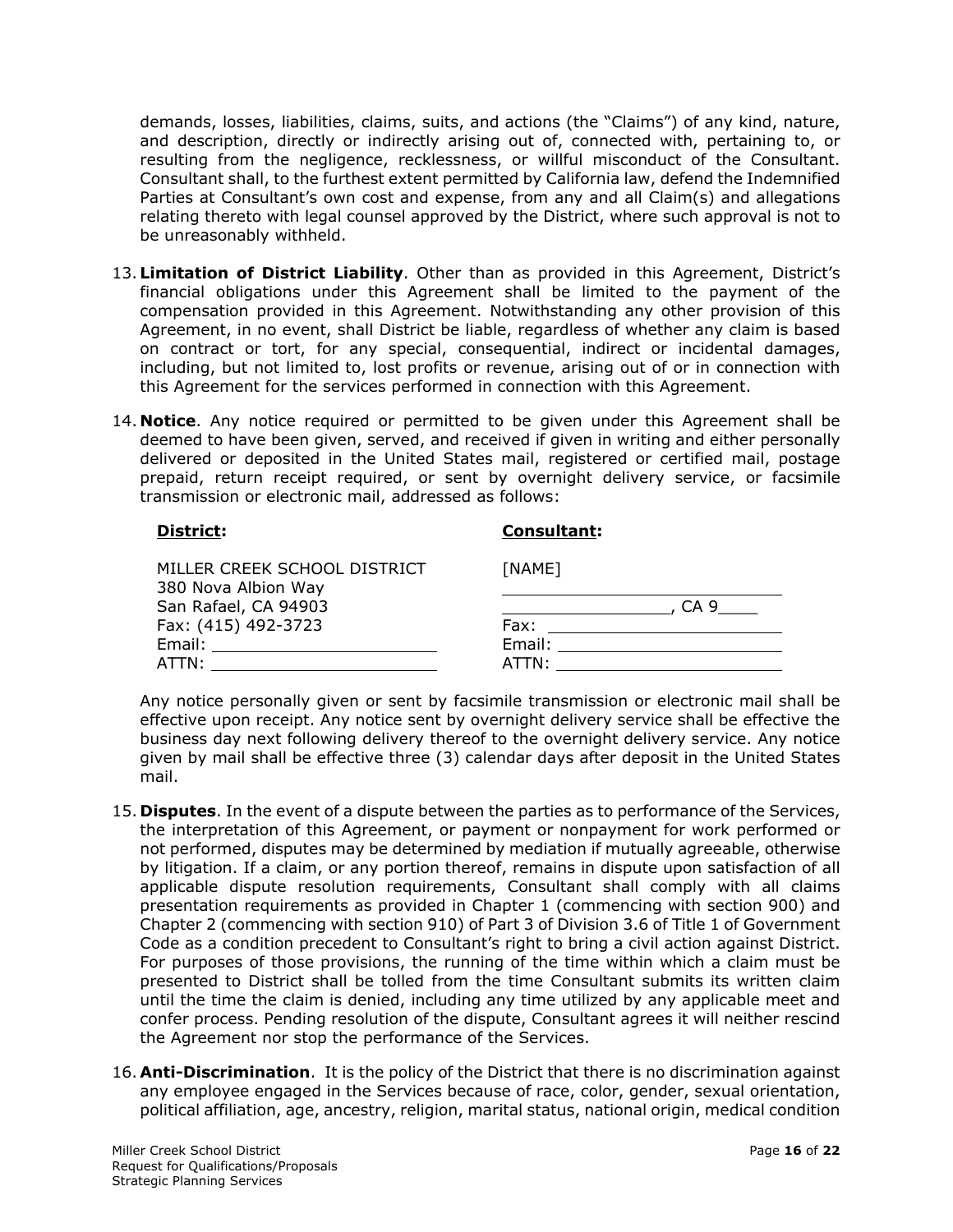or disability. Therefore, Consultant agrees to comply with applicable Federal and California laws including, but not limited to the California Fair Employment and Housing Act beginning with Government Code Section 12900 and Labor Code Section 1735.

- 17. **Integration/Entire Agreement of Parties**. This Agreement constitutes the entire agreement between the Parties and supersedes all prior discussions, negotiations, and agreements, whether oral or written. This Agreement may be amended or modified only by a written instrument executed by both Parties.
- 18. **California Law**. This Agreement shall be governed by and the rights, duties and obligations of the Parties shall be determined and enforced in accordance with the laws of the State of California.
- 19. **Venue**. The Parties further agree that any action or proceeding brought to enforce the terms and conditions of this Agreement shall be maintained in the county in which District's administrative offices are located.
- 20.**Waiver**. The waiver by either party of any breach of any term, covenant, or condition herein contained shall not be deemed to be a waiver of such term, covenant, condition, or any subsequent breach of the same or any other term, covenant, or condition herein contained.
- 21. **Severability**. If any term, condition or provision of this Agreement is held by a court of competent jurisdiction to be invalid, void or unenforceable, the remaining provisions will nevertheless continue in full force and effect, and shall not be affected, impaired or invalidated in any way.
- 22. **Interpretation**. No provision of this Agreement shall be interpreted for or against a party because that party or its legal representative drafted such provision, and this Agreement shall be construed as if jointly prepared by the Parties.
- 23. **Signature Authority**. Each party has the full power and authority to enter into and perform this Agreement, and the person signing this Agreement on behalf of each Party has been properly authority and empowered to enter into this Agreement.
- 24. **Counterparts**. This Agreement may be executed in one or more counterparts, each of which shall be deemed an original. A facsimile or electronic signature shall be deemed to be the equivalent of the actual original signature. All counterparts so executed shall constitute one Agreement binding all the Parties hereto.
- 25. **Incorporation of Recitals and Exhibits**. The Recitals and each exhibit attached hereto are hereby incorporated herein by reference.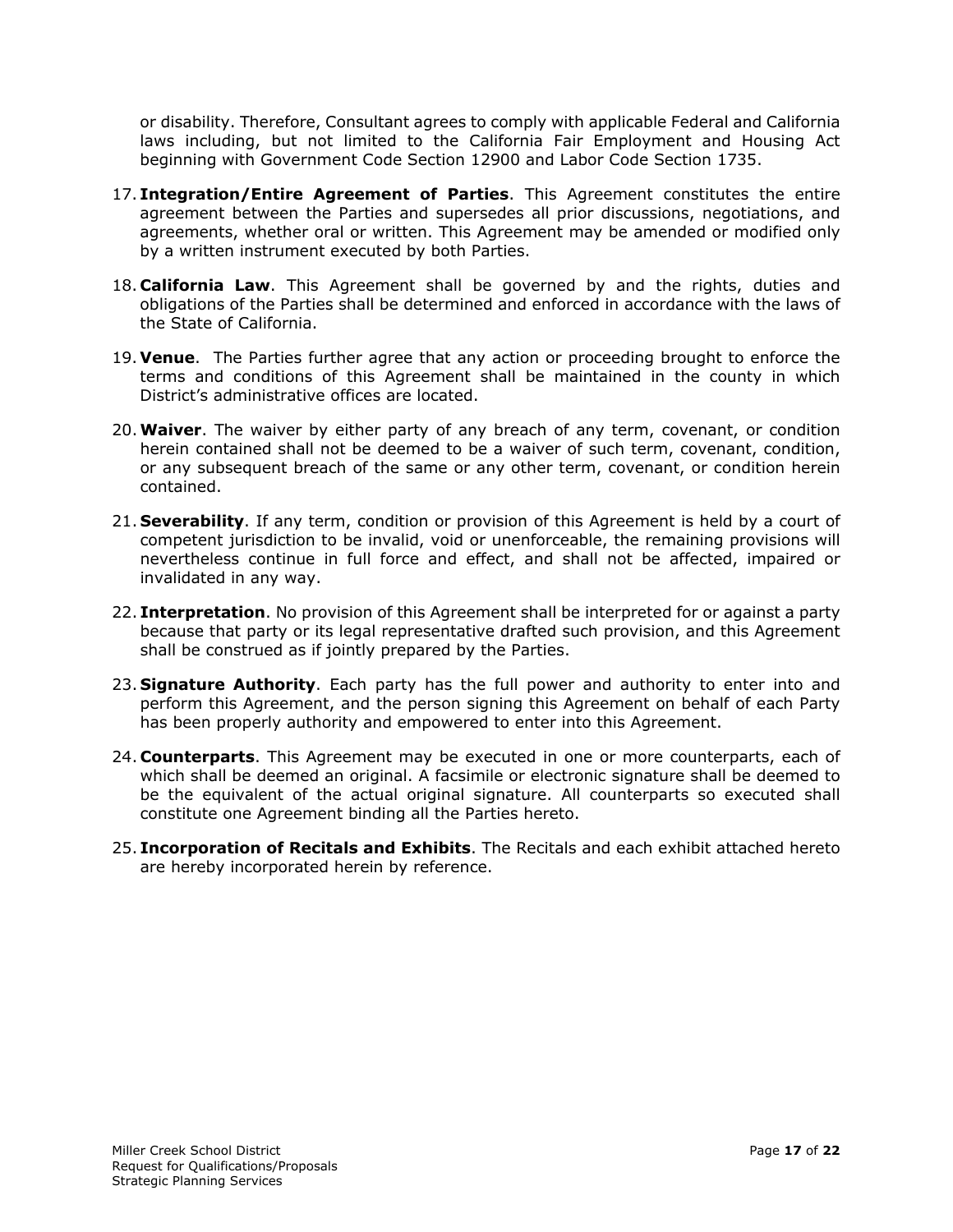IN WITNESS WHEREOF, the Parties hereto have executed this Agreement as of the Effective Date.

#### **MILLER CREEK SCHOOL DISTRICT**

# **[CONSULTANT]**

| By:          | By:          |
|--------------|--------------|
| Print Name:  | Print Name:  |
| Print Title: | Print Title: |

# **Information regarding Consultant:**

| License No.:                                                                                                                                                                                                                                                                                                                                                                                                                                      |                                                                                                                                                          |
|---------------------------------------------------------------------------------------------------------------------------------------------------------------------------------------------------------------------------------------------------------------------------------------------------------------------------------------------------------------------------------------------------------------------------------------------------|----------------------------------------------------------------------------------------------------------------------------------------------------------|
| Address:                                                                                                                                                                                                                                                                                                                                                                                                                                          | Employer Identification and/or<br>Social Security Number                                                                                                 |
| Telephone:                                                                                                                                                                                                                                                                                                                                                                                                                                        | <b>NOTE: Section 6041 of the Internal</b><br><b>Revenue Code (26 U.S.C. 6041)</b><br>and Section 1.6041-1 of Title 26 of                                 |
| Facsimile:                                                                                                                                                                                                                                                                                                                                                                                                                                        | the Code of Federal Regulations                                                                                                                          |
| E-Mail:                                                                                                                                                                                                                                                                                                                                                                                                                                           | (26 C.F.R. 1.6041-1) requires the<br>recipients of \$600.00 or more to<br>furnish their taxpayer information                                             |
| Type of Business Entity:<br>Individual<br>Sole Proprietorship<br>$\mathcal{L}^{\text{max}}$<br>_____ Partnership<br>Limited Partnership<br>Corporation, State: Corporation, State:<br>Limited Liability Company<br>Other: the contract of the contract of the contract of the contract of the contract of the contract of the contract of the contract of the contract of the contract of the contract of the contract of the contract of the con | to the payer. In order to comply<br>with these requirements, District<br>requires Consultant to furnish the<br>information requested in this<br>section. |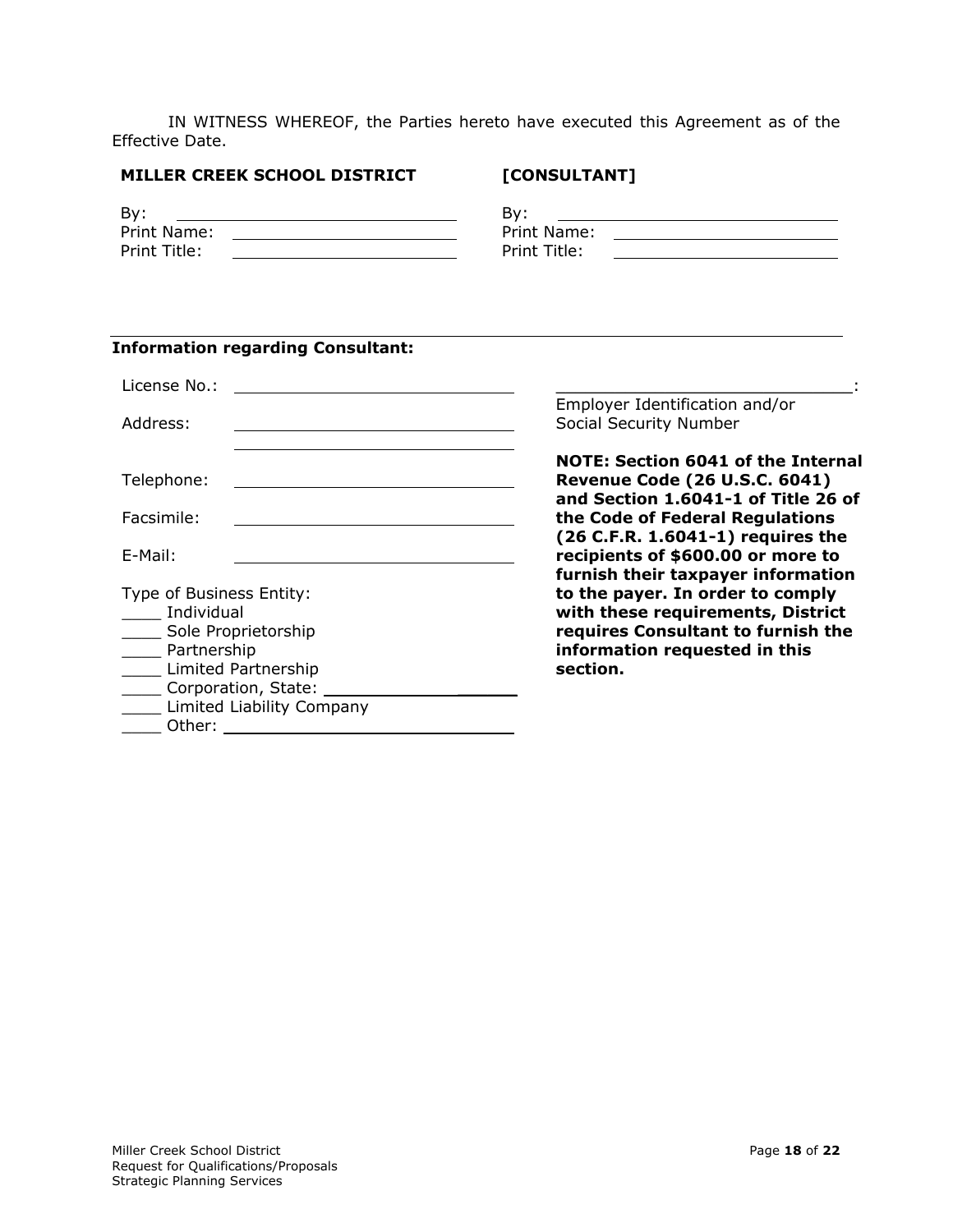### **EXHIBIT A DESCRIPTION OF SERVICES TO BE PERFORMED BY CONSULTANT**

The Consultant shall, during the term of the Agreement, perform the following Services:

# **[SCOPE OF WORK TO BE INSERTED]**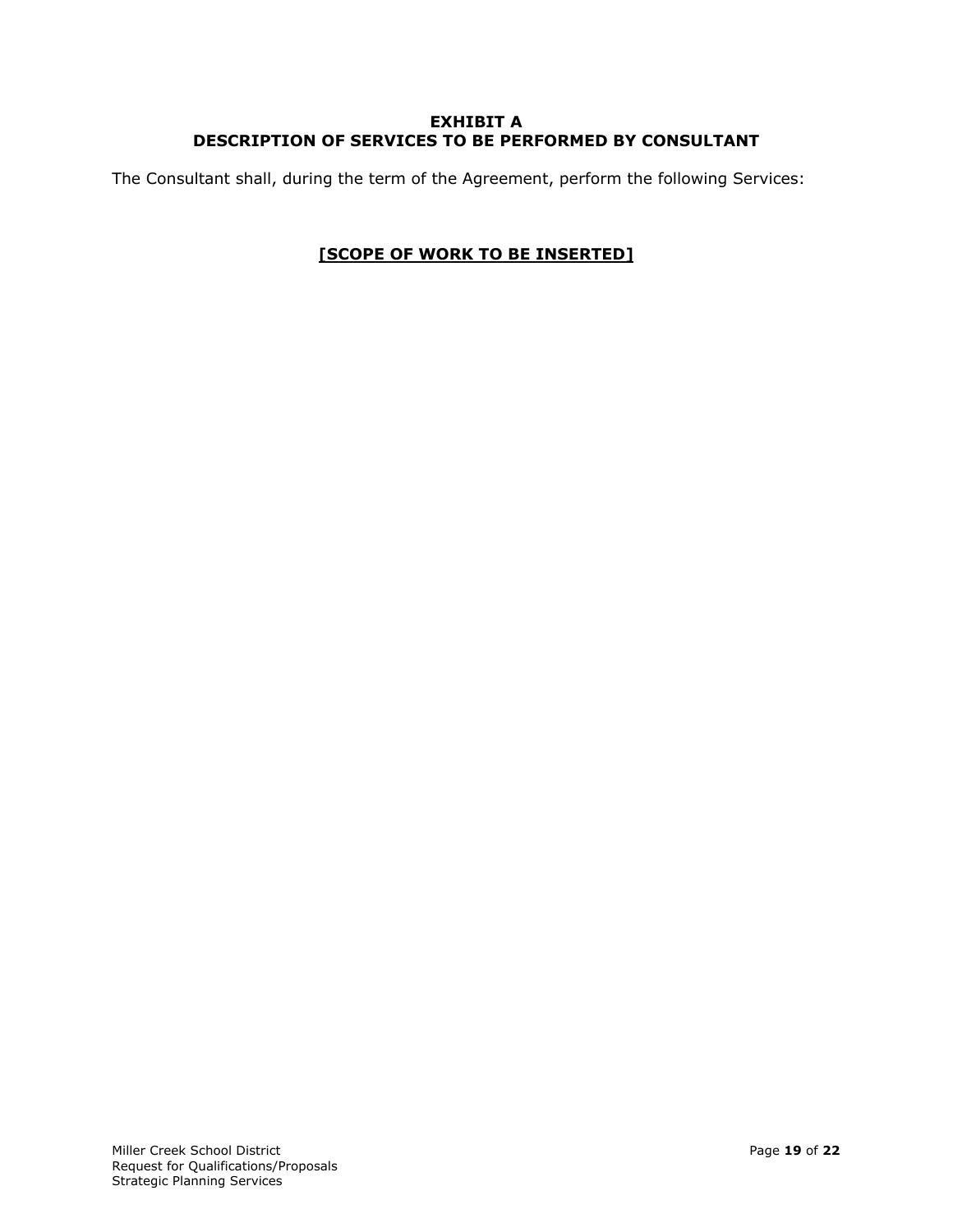### **WORKERS' COMPENSATION CERTIFICATION**

Labor Code Section 3700 in relevant part provides:

Every employer except the State shall secure the payment of compensation in one or more of the following ways:

- By being insured against liability to pay compensation by one or more insurers duly authorized to write compensation insurance in this State.
- By securing from the Director of Industrial Relations a certificate of consent to selfinsure, which may be given upon furnishing satisfactory proof to the Director of Industrial Relations of ability to self-insure and to pay any compensation that may become due to its employees.

I am aware of the provisions of Section 3700 of the Labor Code which require every employer to be insured against liability for workers' compensation or to undertake self-insurance in accordance with the provisions of that code, and I will comply with such provisions before commencing the performance of the Services of this Agreement.

| Date:                                |  |
|--------------------------------------|--|
| Name of Consultant: ________________ |  |
| Signature:                           |  |
| Print Name and Title: _              |  |

(In accordance with Article 5 – commencing at Section 1860, Chapter 1, part 7, Division 2 of the Labor Code, the above certificate must be signed and filed with District prior to performing any Services under this Agreement.)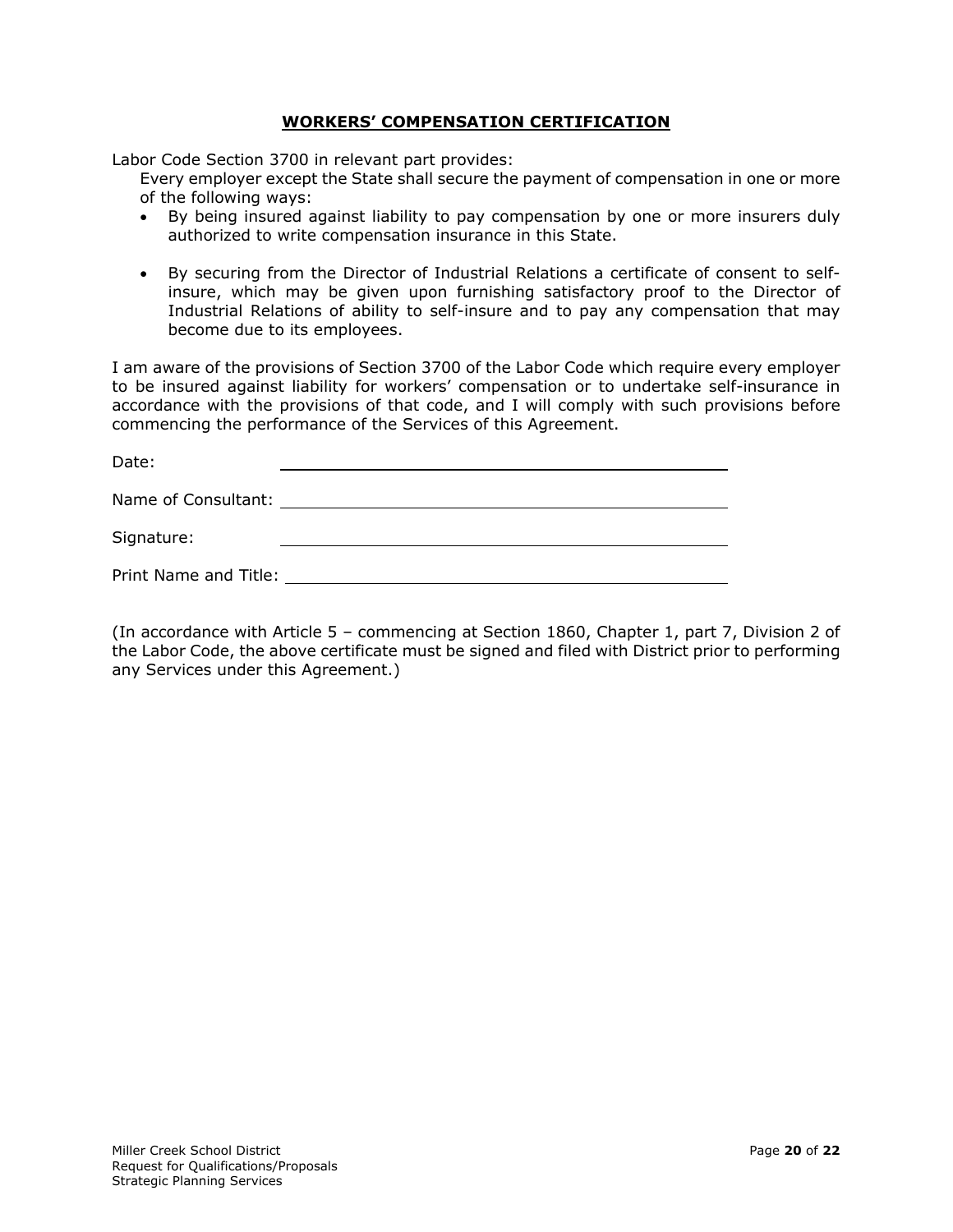### *FINGERPRINTING/CRIMINAL BACKGROUND INVESTIGATION CERTIFICATION*

One of the boxes below **must** be checked, with the corresponding certification provided, and this form attached to the Independent Consultant Agreement for Special Services ("Agreement"):

 $\Box$  Consultant's employees will have only limited contact, if any, with District pupils and the District will take appropriate steps to protect the safety of any pupils that may come in contact with Consultant's employees so that the fingerprinting and criminal background investigation requirements of Education Code section 45125.1 shall not apply to Consultant for the services under this Agreement. As an authorized District official, I am familiar with the facts herein certified, and am authorized to execute this certificate on behalf of the District. (Education Code § 45125.1 (c).)

District Representative's Name and Title:

District Representative's Signature & Date:

- $\Box$  The fingerprinting and criminal background investigation requirements of Education Code section 45125.1 apply to Consultant's services under this Agreement and Consultant certifies its compliance with these provisions as follows: "*Consultant certifies that Consultant, who is not a sole proprietor, has complied with the fingerprinting and criminal background investigation requirements of Education Code section 45125.1 with respect to all Consultant's employees, subconsultants, agents, and subconsultants' employees or agents ("Employees") regardless of whether those Employees are paid or unpaid, concurrently employed by the District, or acting as independent contractors of the Consultant, who may have contact with District pupils in the course of providing services pursuant to the Agreement, and the California Department of Justice has determined that none of those Employees has been convicted of a felony, as that term is defined in Education Code section 45122.1. A complete and accurate list of all Employees who may come in contact with District pupils during the course and scope of the Agreement is attached hereto*."
- $\Box$  The fingerprinting and criminal background investigation requirements of Education Code section 45125.1 apply to Consultant's services under this Agreement and Consultant certifies its compliance with these provisions as follows: "*Consultant certifies that Consultant, who is a sole proprietor, has complied with the fingerprinting and criminal background investigation requirements of Education Code section 45125.1(k), who may have contact with District pupils in the course of providing services pursuant to the Agreement, and hereby agrees to the District's preparation and submission of fingerprints such that the DOJ may determine that none of those employees has been convicted of a felony, as that term is defined in Education Code section 45122.1. No work shall commence until such determination by DOJ has been made.*"

As an authorized District official, I am familiar with the facts herein certified, and am authorized to execute this certificate on behalf of the District and undertake to prepare and submit Consultant's fingerprints as if he or she was an employee of the District.

| District Representative's Name and Title: |  |
|-------------------------------------------|--|
|                                           |  |

District Representative's Signature & Date:

*I am a representative of the Consultant entering into this Agreement with the District and I am familiar with the facts herein certified, and am authorized and qualified to execute this certificate on behalf of Consultant.*

Date:

Name of Consultant:

Signature:

| Print Name and Title: |  |  |  |
|-----------------------|--|--|--|
|-----------------------|--|--|--|